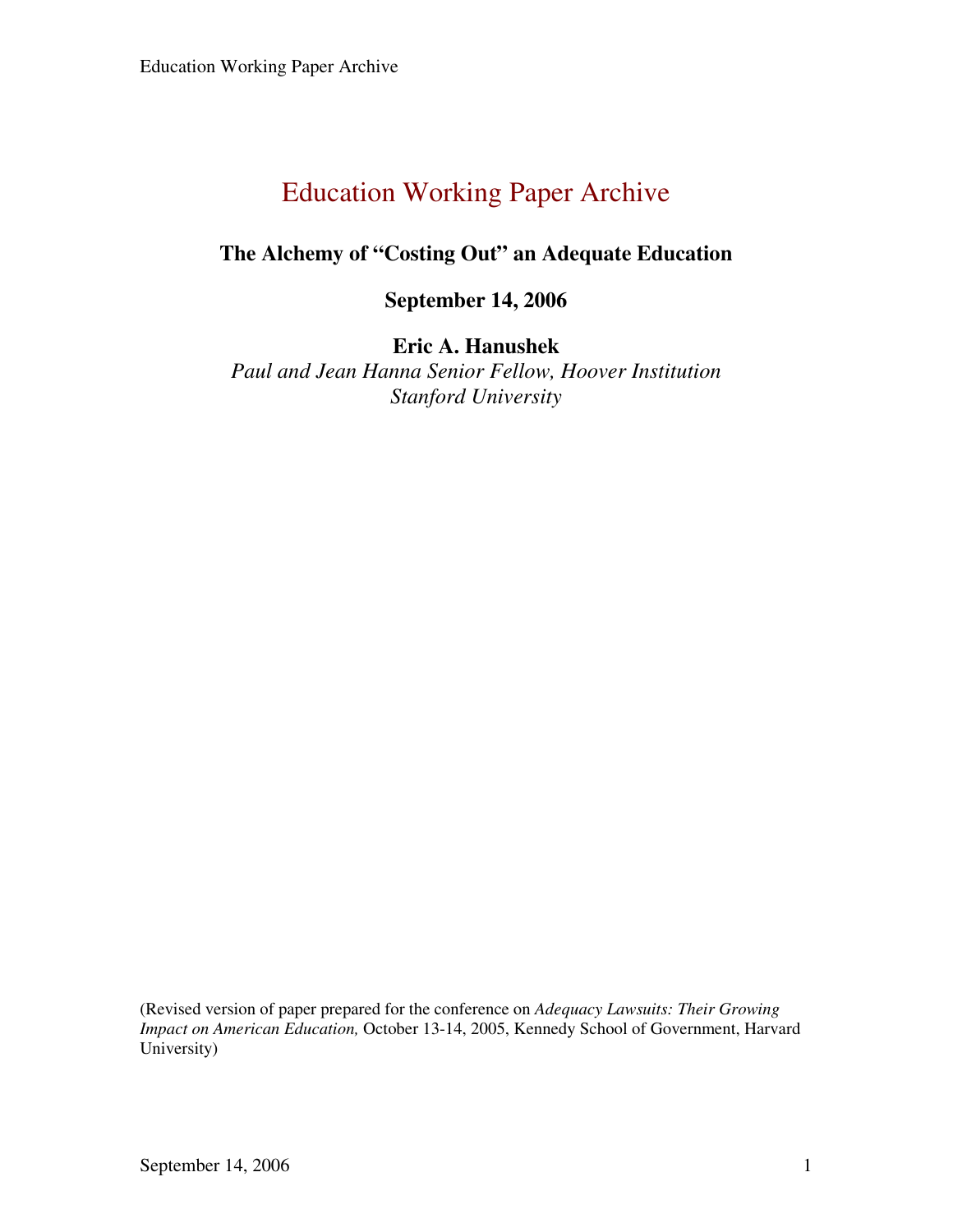## *Abstract*

In response to the rapid rise in court cases related to the adequacy of school funding, a variety of *alternative methods have been developed to provide an analytical base about the necessary expenditure on schools. These approaches have been titled to give an aura of a thoughtful and solid scientific basis: the professional judgment model, the state-of-the-art approach, the successful schools method, and the cost function approach. Unfortunately, none can provide a reliable and unbiased answer to the question 'how much do adequate schools cost?' Each is highly manipulable, generally satisfying the interested party commissioning the work to be done but not meeting the fundamental tenets of scientific inquiry. This paper reviews and critiques the methodology as applied in a substantial number of states.*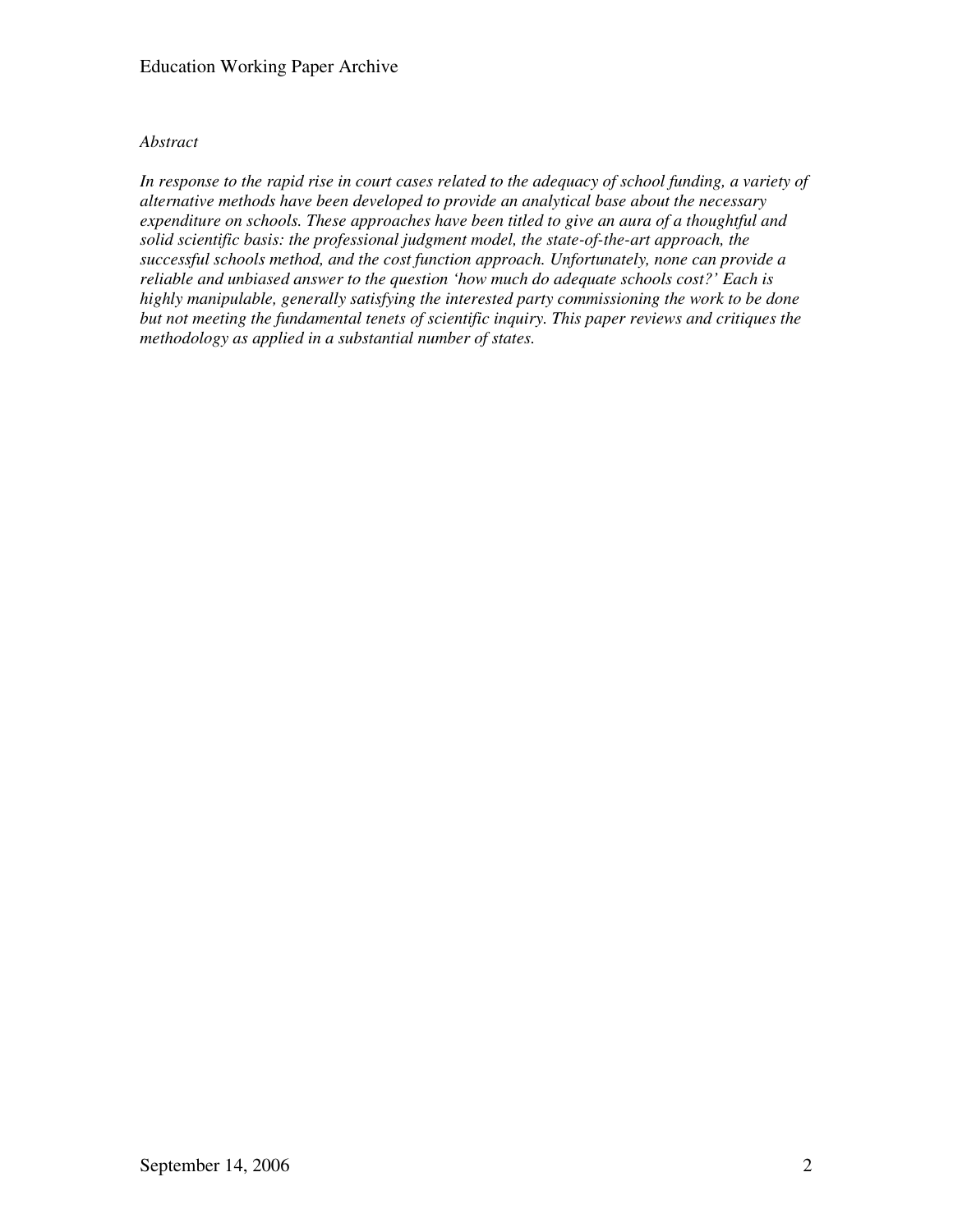## **The Alchemy of "Costing Out" an Adequate Education**

Eric A. Hanushek $1$ 

Holding schools accountable for student performance has highlighted a simple fact: Many students are not achieving at desired levels. Significant achievement gaps by race and income persist, and concerns abound about whether most schools are on an obvious path toward improving the achievement of all students. While people from diverse perspectives have offered reform plans and solutions, a prevailing argument is that the schools lack sufficient resources to support academic success, and a variety of parties have sued states to compel them to provide greater funding for education. A key question in these lawsuits – "What will it cost to improve student achievement?" – has led courts and legislatures to seek out a scientific determination of the amount of spending required by schools. And there has been no shortage of consultants prepared to provide one.

Consultants have developed four distinct methods for "costing out," that is, estimating, the additional spending necessary to secure an adequate education. They are generally referred to as the "professional judgment," "state-of-the-art," "successful schools," and "cost function" methods. These costing-out studies are frequently contracted for by plaintiffs or other interested parties who desire increased levels of spending for education, although defendants may commission one in an attempt to neutralize a rival study. This paper describes the main features of each method and explains why they all fall short of scientific standards of inquiry and validity.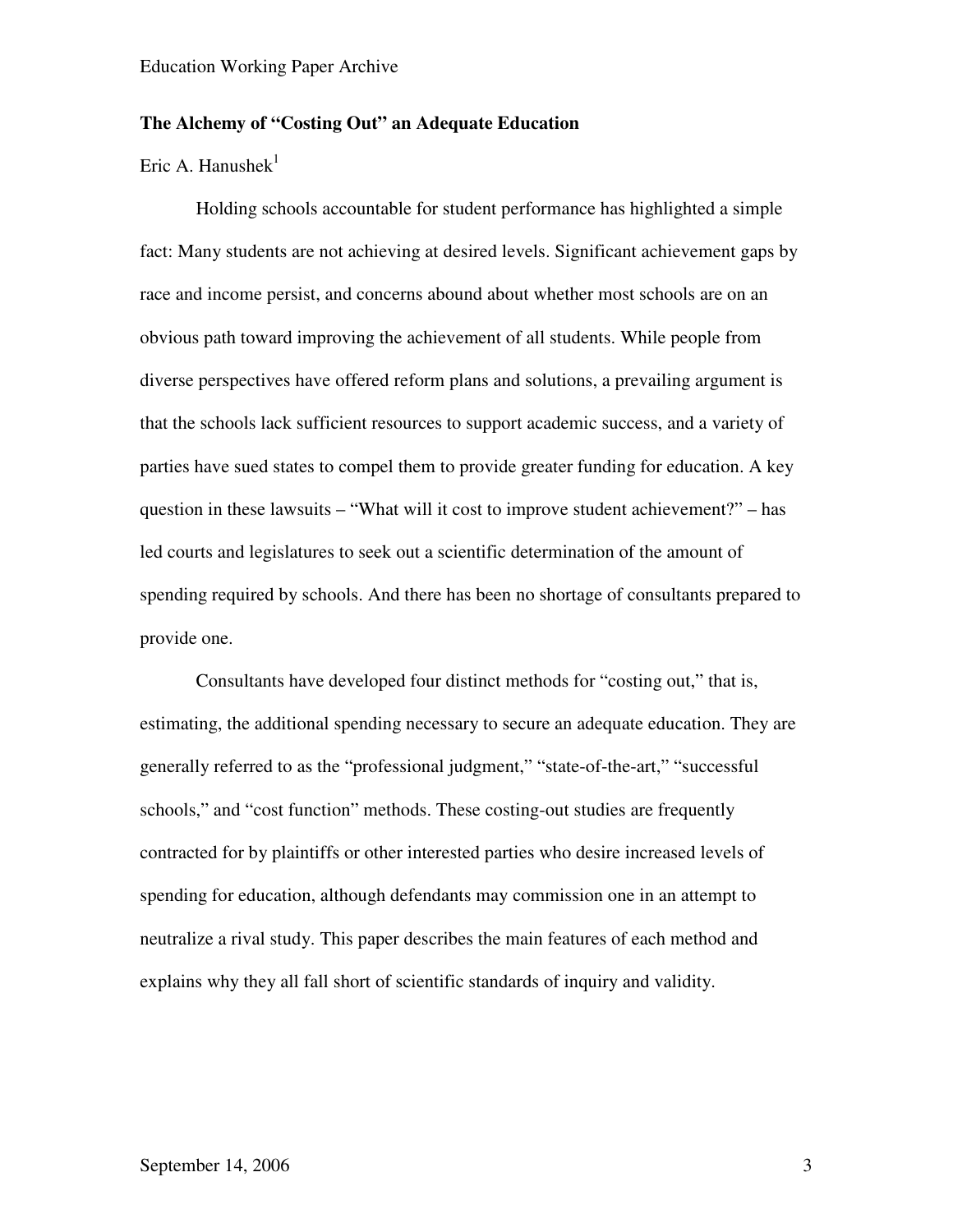#### **The Origin of School Finance Lawsuits**

The judiciary's involvement in the evaluation of education funding schemes has prompted a significant shift in policy discussions about school finance. All state constitutions mandate a statewide educational system and prescribe a legislative process for determining the state and local funding for elementary and secondary education (and the many other public services these governments provide). Nationwide, less than 10 percent of spending on education comes from the federal government, with the balance being roughly equally split between state and local governments. The exact distribution of fiscal responsibility differs significantly from one state to the next, but in almost all states, local governments, usually independent school districts, raise their share mainly through the local property tax. States generally distribute their funds so as to compensate, at least partially, for differences in local property values that affect the ability of local school districts raise funds.

Following the California court case of *Serrano v. Priest*, decided in 1971, a majority of states saw legal actions designed to equalize funding across districts. The plaintiffs in these cases argued that some school districts—by virtue of a low property tax base or unwillingness to support school funding—spent significantly less than other, more advantaged, districts. This situation presented an equity concern because children growing up in a low-spending jurisdiction could receive an inferior education

The outcomes of these suits, argued under separate state constitutions, were mixed, with some state courts finding disparities to be unconstitutional and others not.<sup>2</sup> Whether successful or not, the lawsuits tended to increase the state share of funding and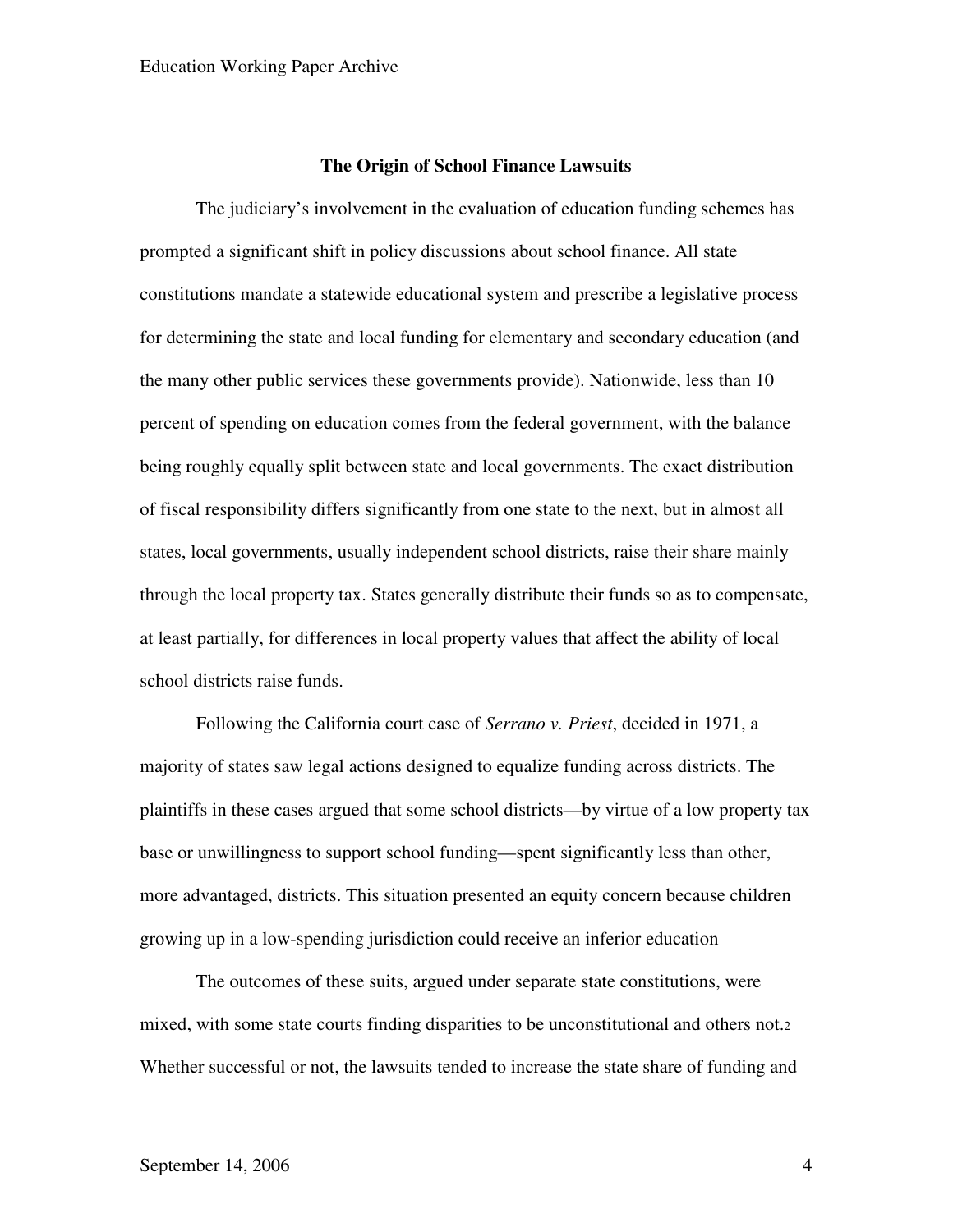brought about more equalized funding within states, with many state legislatures acting without being pressured to do so by a court judgment.<sup>3</sup> Interestingly, although school funding suits were motivated by the assumption that an inferior education disadvantaged students, until recently virtually no scholars have examined whether student test-score performances or other educational outcomes tended to be more equal after spending was equalized. In fact, the few investigations of this issue that have been conducted show that the spending increases produced by equity lawsuits have had little or no effect on student achievement.<sup>4</sup>

### **Adequacy Litigation**

Beginning in the 1980s, some plaintiffs argued that children may not be getting a constitutionally acceptable level of education even when spending across a state was more or less equalized. Alabama, the target of the 1993 case, *ACE v. Hunt*, epitomized this situation; spending across districts was quite equal but student achievement levels were near the bottom of the nation. The juxtaposition of an equitable system and poor performance led to a new legal and policy goal, described as "adequacy." The plaintiffs in adequacy lawsuits argue that students' low achievement stems from insufficient public funding and ask the courts to correct this fiscal inadequacy.

This new focus on adequacy dovetailed with the accountability and standards movement, which has asked states to track student educational proficiency relative to state standards or goals. The federal No Child Left Behind Act of 2001 (NCLB) has reinforced and extended this movement, requiring testing in grades three through eight and once in high school that gives the public detailed information on how well students are performing in school. Plaintiffs engaged in adequacy litigation have been able to use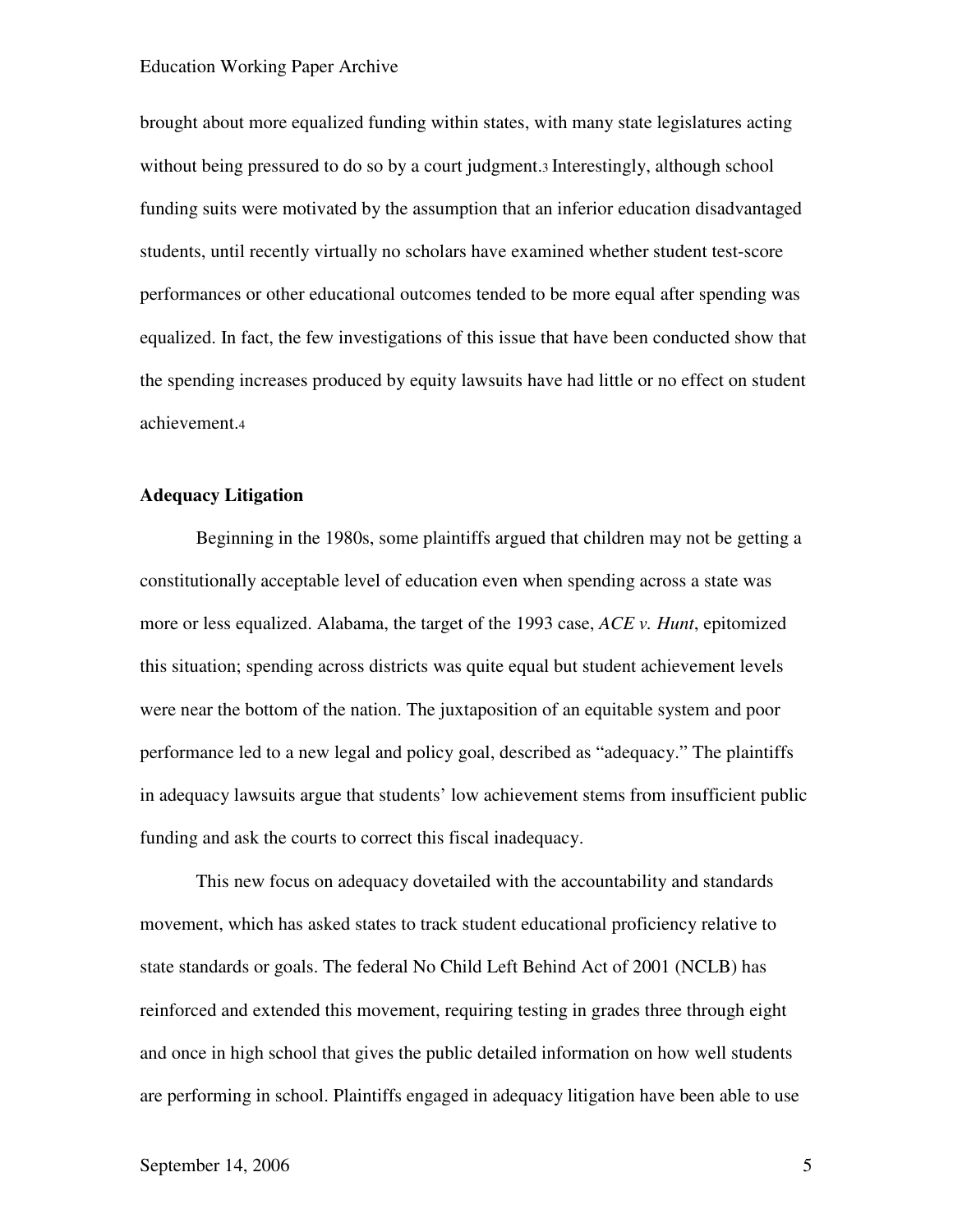this information to assert that the state has failed to meet its constitutional obligations as described in the educational clauses of each constitution. They then find it easy to argue that states are not investing the necessary resources to ensure that students are reaching the proficiency standards the states themselves have set. Costing-out studies purport to show what it will cost for students to reach proficiency.<sup>4</sup>

## **Costing Out Approaches**

In court, adequacy litigants present such costing-out studies as "scientific" evidence of the amount of money needed to obtain an adequate education. Such studies have been conducted in over thirty-three states, and the demand for such analyses has only continued to rise as adequacy lawsuits proliferate.5 Plaintiffs have discovered that there is a great value in presenting to the court and the public a specific "number" for total "required" state spending, which they want to be treated as the amount that is both necessary and sufficient.6 Courts have clearly been influenced by this strategy, as judges have been willing to write that specific number, derived from costing out studies, into the remedies they order.7 Legislatures also consistently use these studies to guide their appropriations.

Before describing and assessing the various costing-out methods, it is worth discussing some of the terminology they use and a fundamental problem common to them all. School finance discussions are punctuated by certain terms, whose meaning in this context often differs greatly from the meaning that is generally accepted. Most notably, the concepts of *cost* and *efficiency* have been redefined to suit the argument at hand. Ordinarily, the words imply finding the most inexpensive way of achieving one's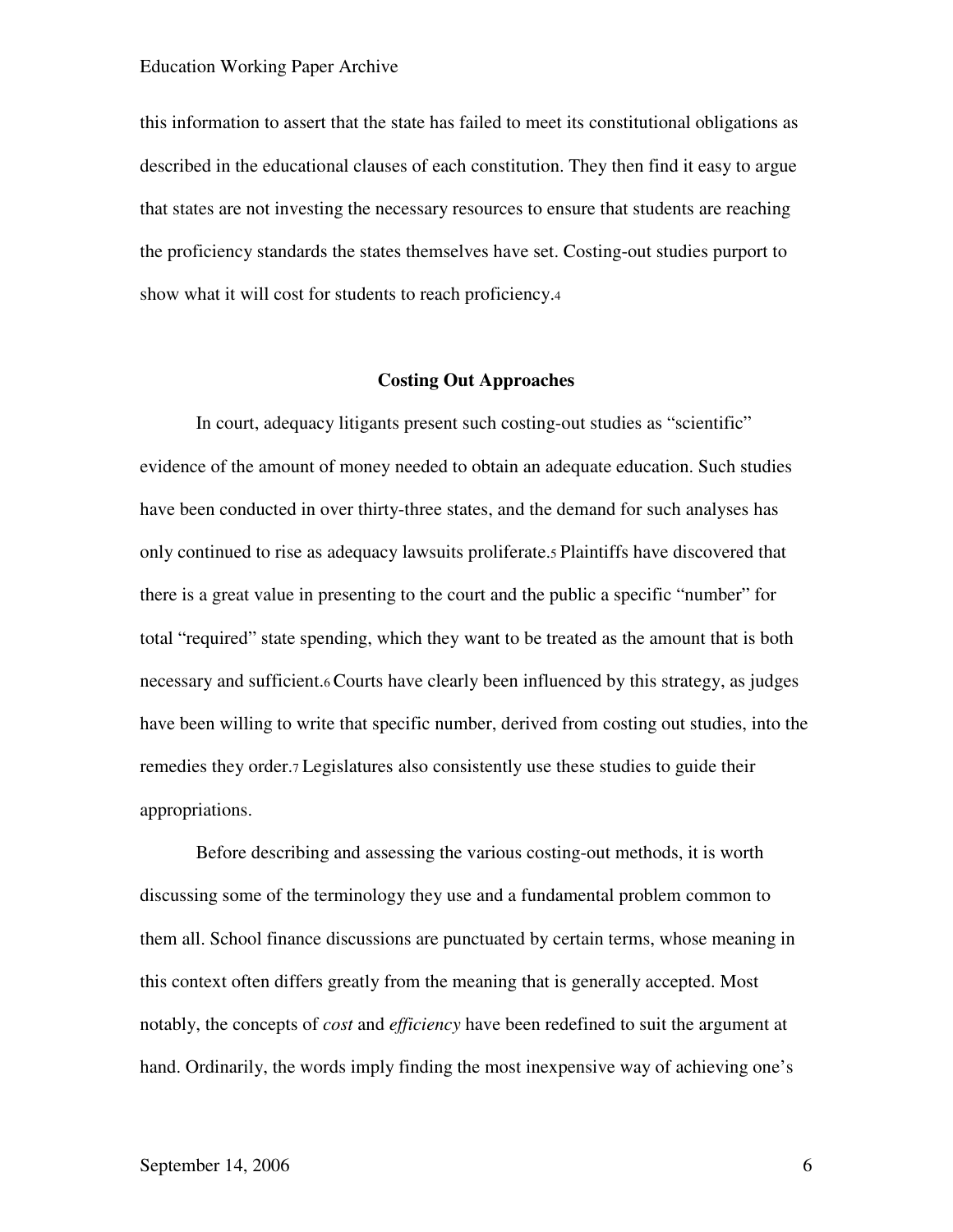objective, but, adequacy consultants have refashioned them in such a way as to help make the case that more money—indeed, as much money as is politically feasible—should be spent on education.

The overarching problem stems from the empirical evidence available to estimate the costs of adequate student proficiency. The consultants' work would be simple, if scholars had shown, repeatedly, something like the following: An additional expenditure of one thousand dollars per pupil will translate, on average, into a 15 percent gain in student proficiency. Unfortunately, such studies do not exist. Research has not shown a clear causal relationship between the amount schools spend and student achievement.<sup>8</sup> After hundreds of studies, it is now generally recognized that how money is spent is much more important than how much is spent. This finding is particularly important for consideration of judicially ordered changes in school finances, because these alterations have little control over how any new moneys are spent.

A simplistic view of this argument – convenient as a straw man to be beaten down – is that 'money never matters.'9 The research of course does not say that. Nor does it say that 'money cannot matter.' It simply underscores the fact that there has historically been a set of decisions and incentives in schools that have blunted any impacts of added funds, leading to inconsistent outcomes. That is, more spending on schools has not led reliably to substantially better results on the tests that states use to determine whether students are proficient—the same tests plaintiffs use to document inadequacy in a state's educational system.

This fact also underscores the challenge facing the consultants who purport to describe the spending necessary to achieve adequate levels of student achievement.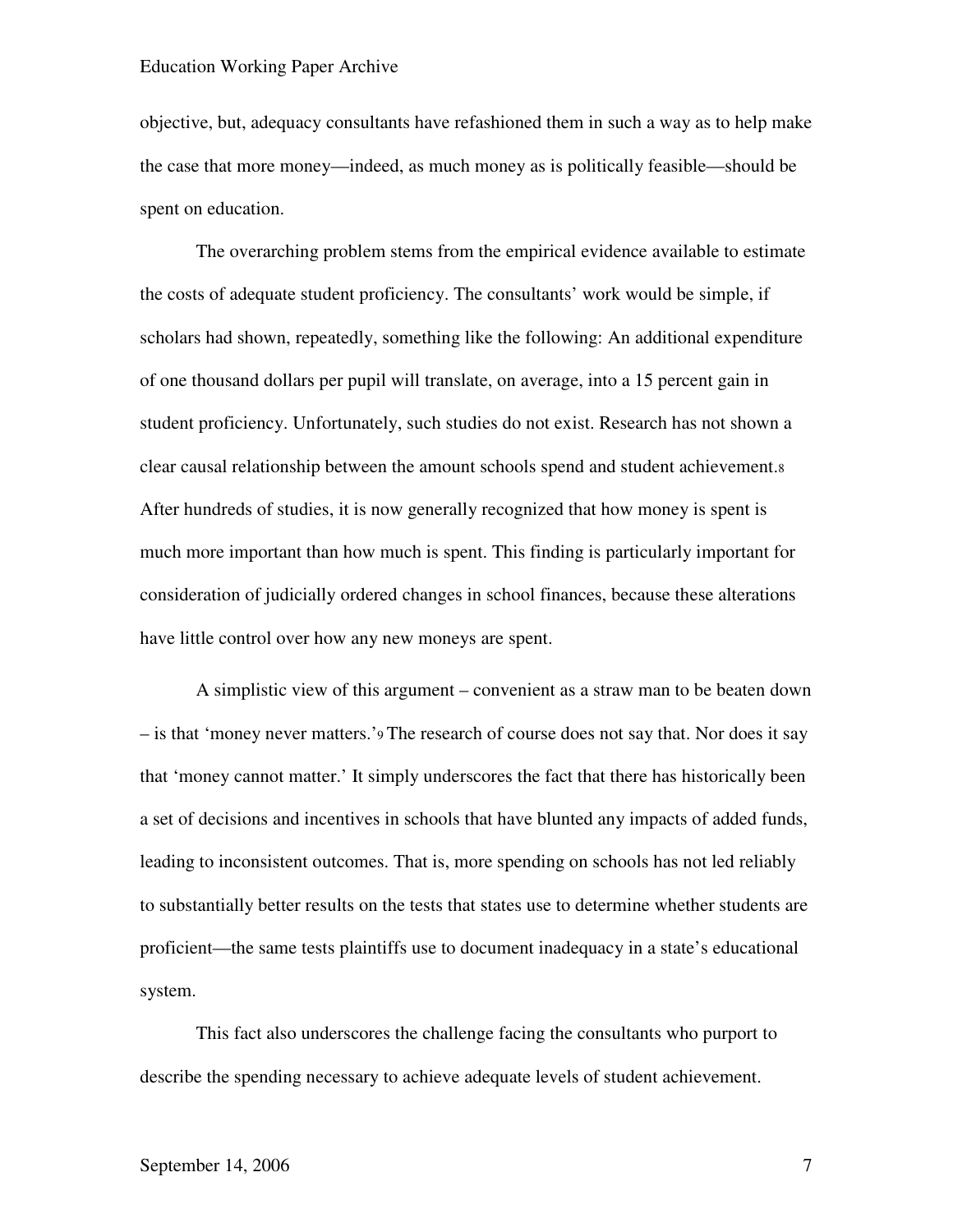Because looking at the state's schools – where spending a lot shows little relationship to the desired performance – is fraught with embarrassment, they must find some way around current reality. Each of the costing-out methods takes a different approach for dealing with this dilemma. As might be guessed, these methods fall far short of standards for scientific validity.

## **Professional Judgment**

Perhaps the most commonly applied approach is the "professional-judgment" method.10 With a few nuances, the approach involves asking a chosen panel of educators—teachers, principals, superintendents, and other education personnel—to develop an educational program that would meet certain specified outcomes. Their efforts typically produce "model schools" defined in terms of class sizes, guidance and support personnel, and other programs that might be necessary. The analysts running the process then provide missing elements (e.g., central administration costs or computers and materials) and employ externally derived cost factors (e.g., average teacher or principal salaries) to determine the total cost of the model schools. The panel may or may not provide guidance on extra resources needed for disadvantaged children, special education, or the like.

Professional-judgment panels are generally instructed not to consider where revenues would come from or any other restrictions on spending. In other words, "dream big"—unfettered by any sense of realism or thoughts of trade-offs. Indeed, one motivation for filing adequacy law suits is to resolve financial questions in an arena other than provided by state legislatures or local school boards, which are not single issue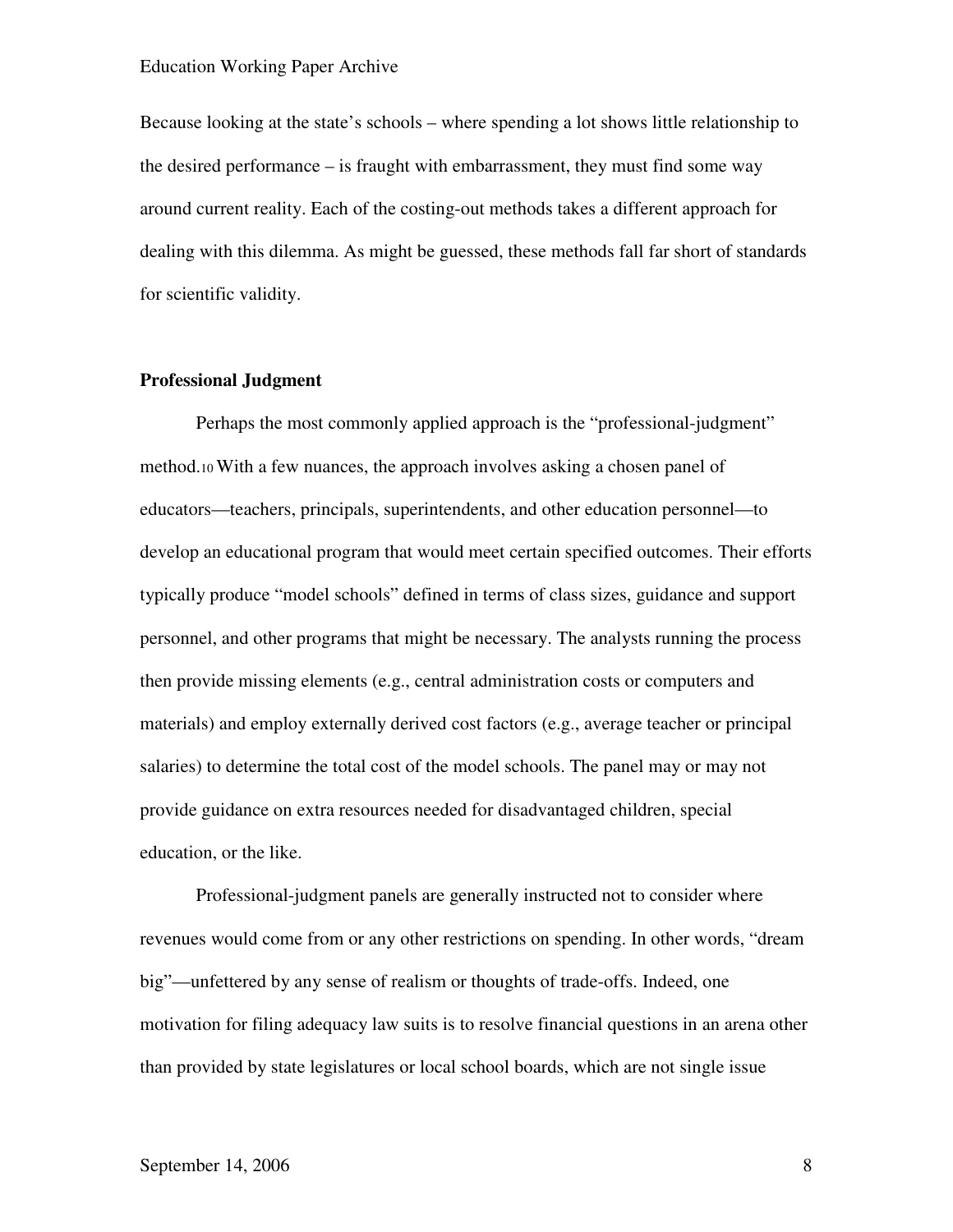oriented and of necessity take such practicalities into account. If courts can be induced to ignore practical constraints, more money for education might well be obtained. Augenblick, Palaich and Associates described the operation of the professional judgment panels in North Dakota:

We worked hard to push people to identify resources they thought were needed to help students meet state and federal standards in spite of their natural tendency to exclude items because local voters might not approve of them or schools could "get by" without them.<sup>11</sup>

Admonitions to professional judgment panels to dream big amount to a fundamental redefinition of the term *cost*. Whether discussing the purchase of a car, home, or service, the term *cost* is usually understood to mean the *minimum* necessary expenditure to achieve a given outcome. The idea is to establish the desired quality level and determine the lowest amount of money required. By contrast, professional judgment panels are effectively encouraged to identify the maximum expenditure imaginable, in the hope that the amount will be enough to produce adequately proficient students. A 2004 New York study conducted by a consortium of researchers from the American Institutes for Research and Management Analysis and Planning, Inc. even used a two-stage process in which a super-panel was given the results from separate subpanels that had each estimated the desirability of some educational component. The super-panel then aggregated the results, input-by-input, from each of the subpanels. This design effectively maximized expenditure estimates by ensuring that any trade-offs between programs and resources made by the individual subpanels were ignored and that the resulting recommendation would be the maximum possible. The very design of the study, though couched in scientific terms, reflected the underlying policy goal of increased spending on education.

## September 14, 2006 9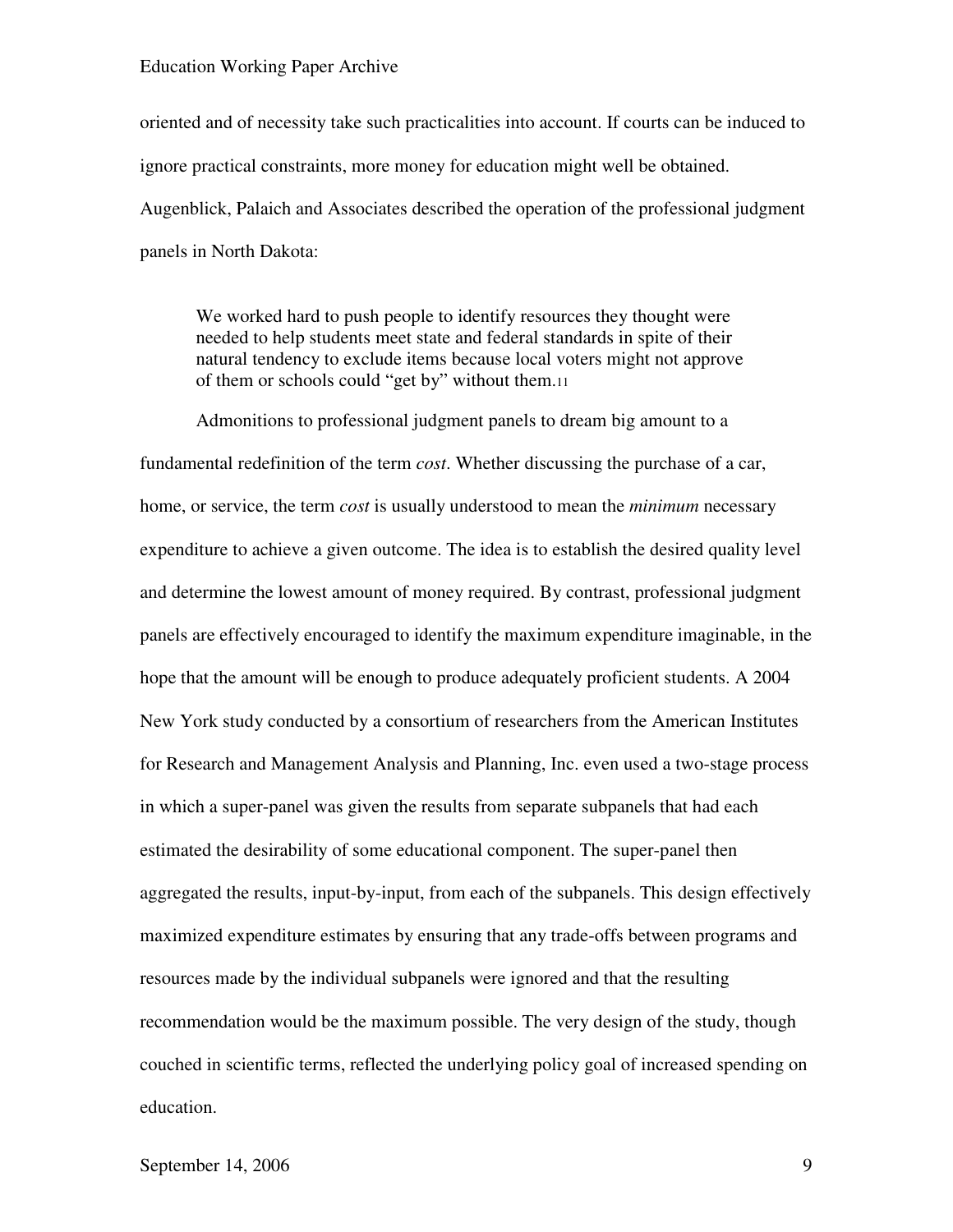Courts relying on professional-judgment studies to mandate spending levels assume that the panelists' model school will produce the desired results just because that was the panel's charge. None of the reports ever test this assumption. In fact, the reports often admit that there is little reason to expect that students will achieve at the desired levels. The AIR/MAP team's November 2002 proposal to conduct its costing-out study promised the consultants would answer the question, "What does it actually cost to provide the resources that each school needs to allow its students to meet the achievement levels specified in the Regents Learning Standards?" Yet the 2004 study based on that proposal includes a disclaimer the courts apparently overlooked:

It must be recognized that the success of schools also depends on other individuals and institutions to provide the health, intellectual stimulus, and family support upon which public school systems can build. Schools cannot and do not perform their role in a vacuum, and this is an important qualification of conclusions reached in any study of adequacy in education.

Also, success of schools depends on effective allocation of resources and implementation of programs in school districts.<sup>12</sup>

A study conducted by Augenblick, Palaich and Associates and data from North Dakota illustrates the extent to which costing-out studies using the professional judgment method ignore empirical evidence.13 The authors of this study prescribe the necessary spending level for each of the K-12 districts in North Dakota in 2002. Two points are important: First, there is wide variation in the calculated needs of districts. Second, a number of districts were spending *more* in 2002 than the consultants (through their professional judgment panels) thought needed to achieve the full 2014 performance levels.

Because we have information on students' actual performance in North Dakota for 2002, we can see how performance is related to the fiscal deficits and surpluses that were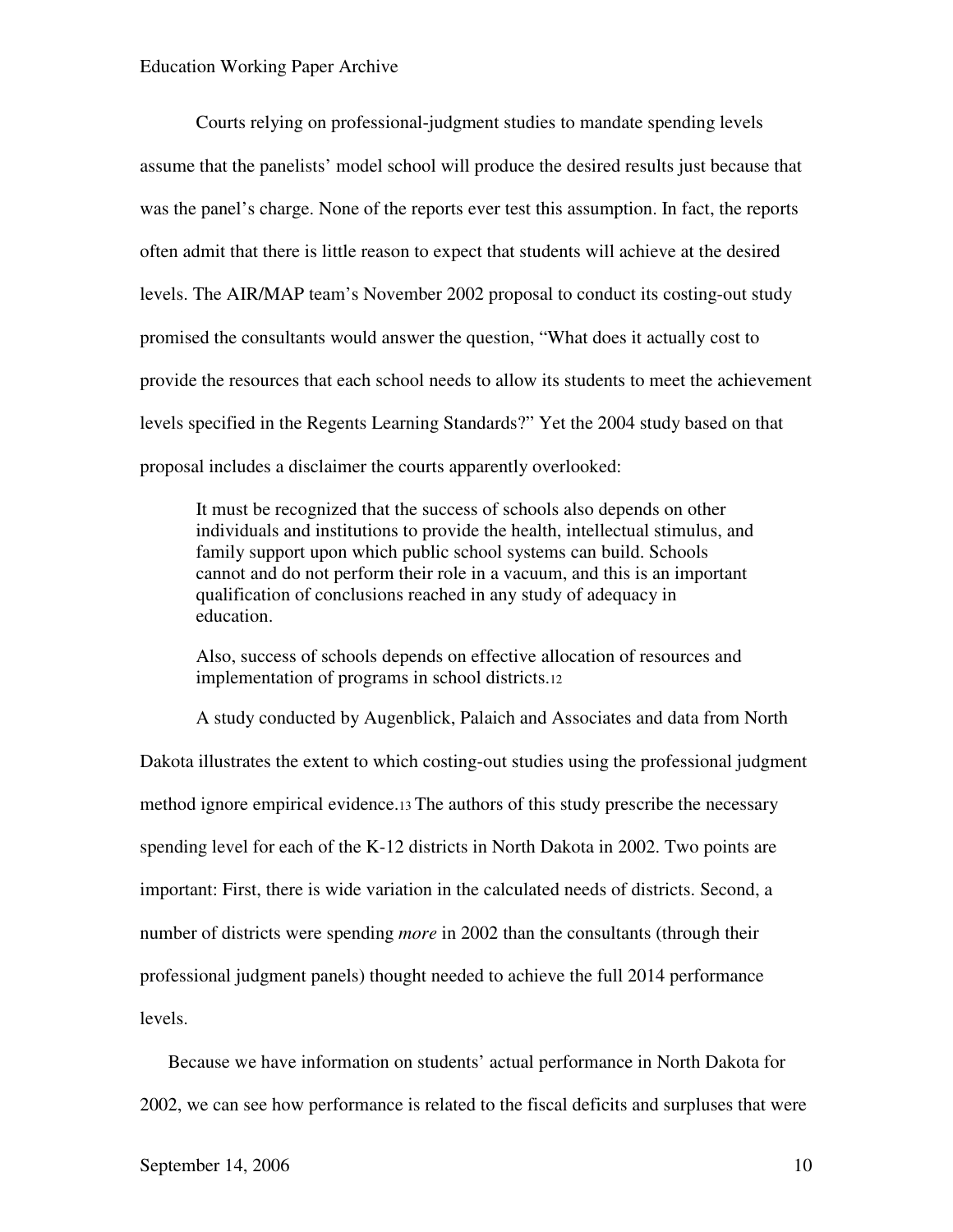calculated by the professional judgment (PJ) model. (Here, spending lower than the study found necessary is termed a "PJ deficit"; spending higher than the study determined necessary is termed a "PJ surplus.") It seems natural to expect that districts with PJ surpluses (spending more money than they "need") would be performing above their panel's achievement goals. It is also plausible to expect that districts with larger PJ fiscal deficits would be further from achievement goals than those with smaller PJ fiscal deficits. Such expectations are appropriate, since the methodology is designed to adjust for needs that arise from the concentration of a disadvantaged population, variation in school size, and the like.

Yet we observe exactly the opposite of what might reasonably be expected. A regression of reading or math proficiency percentages of North Dakota districts on the PJ deficits indicates a *positive* relationship between a PJ deficit and student achievement. In other words, the larger the PJ deficit, the higher is the student performance. (The positive relationship between deficits and achievement remains results remain the same even after trimming off all surpluses and deficits greater than \$2,000 to ensure that the analysis is not distorted by outliers. See figure 1.) Moreover, in terms of simple averages, those districts with PJ surpluses have student achievement significantly below that found in districts with a professional judgment (PJ) deficit. In other words, the PJ deficits give worse than no information about school performance.

Incredibly, Augenblick, Palaich and Associates actually discuss the lack of empirical validation of the professional-judgment method in their North Dakota study. "The advantages of the approach [professional judgment] are that it reflects the views of actual service providers and its results are easy to understand; the disadvantages are that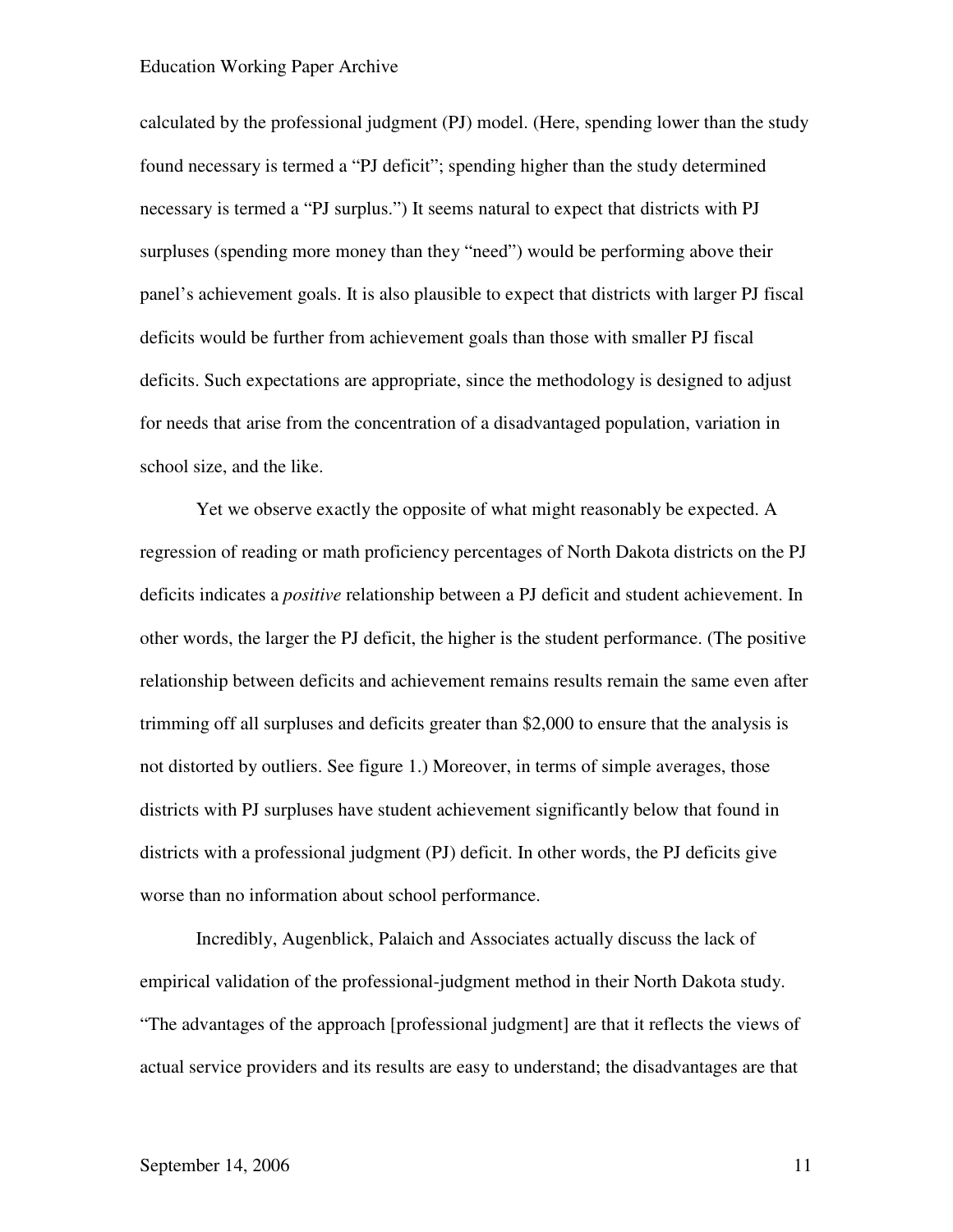resource allocation tends to reflect current practice and there is *only an assumption, with*  little evidence, that the provision of money at the designated level will produce the *anticipated outcomes*."<sup>14</sup>

In sum, the professional-judgment model lacks all empirical grounding. The professional educators called upon for their judgment generally lack expertise in designing programs to meet objectives outside of their experiences. While they may have experience making trade-offs within current budgets, they do not have the research knowledge or personal experience to know how resources needs will change if they design a program for higher student outcomes or for different student body compositions. Most importantly, the direct conflicts of interest are palpable: The outcomes may directly affect participants' own pay and working conditions, creating an incentive for them to distort whatever judgments they might otherwise make. The professional judgment approach could be more accurately described as the *educators' wish list* model.

#### **State-of-the-Art or Evidence-Based**

If the professional-judgment model relies on self-interested experts, the second costing-out approach relies upon the judgments of the analysts themselves. This approach has been immodestly called "state-of-the-art" by the major firms using this approach.15 Seeking to give their study scientific cache, they also refer to it as the "evidence-based" method. The consultants involved sort through available research, select specific studies that relate to elements of a model school, and translate these studies into precise estimates for resource needs. A set of model schools that are subsequently costed-out in the same manner as the professional-judgment model schools.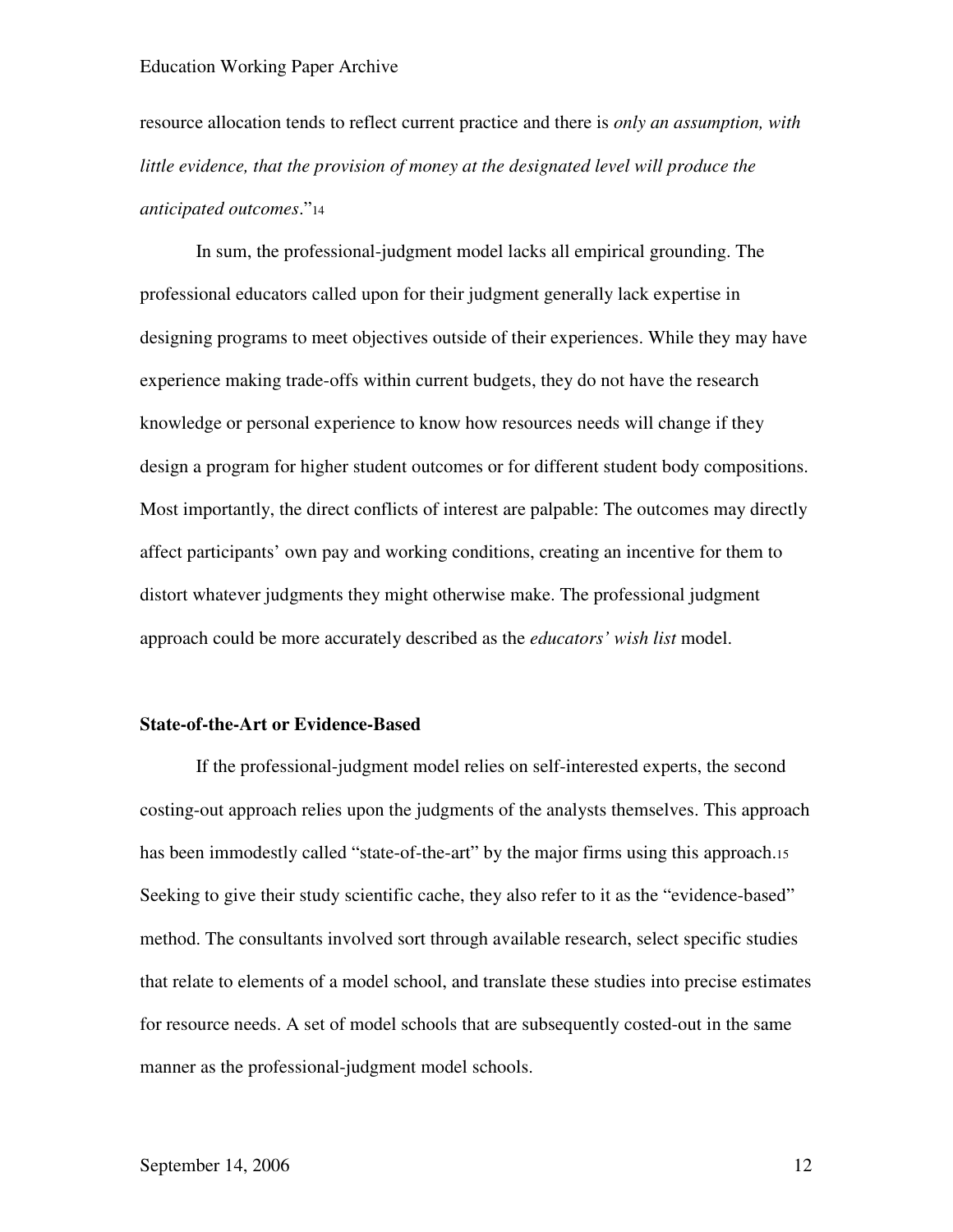The state-of-the-art approach purportedly relies on evidence about the effectiveness of different programs. The researchers search for studies that show a statistically significant impact of some resource on some outcome, but ignore the many that do not.16 As long as the relationship is statistically significant, the consultants seem to give no apparent consideration to the magnitude of the estimated relationship. Typically, little evidence is directly cited in the report, and considerable weight is placed on research that has not been published in peer-reviewed journals. Where there are citations, they demonstrate that consultants are picking and choosing among a wide range of studies and evidence rather than drawing a conclusion from the research literature as a whole. In other words, the authors often pick a particular study and take one estimated effect from a large range of estimates. Such a procedure does not meet scientific standards.

No attempt is made in these analyses to specify the expected quantitative effect on student achievement or other educational outcomes of the changes in inputs and programs the authors are costing out. For example, state-of-the-art reports commonly recommend across-the-board reductions in class size at different grades. The analyses on which these recommendations are based typically estimate the impact such reductions might be expected to have—and these estimated impacts never come close to taking the systems they analyze to meeting the state proficiency standards established under NCLB.17 For other common "research-based" recommendations, credible estimates of program impacts are entirely lacking. In short, the "state-of-the-art" consultants' failure to relate their recommendations to specific levels of achievement reflects the lack of evidence that would allow them to do so.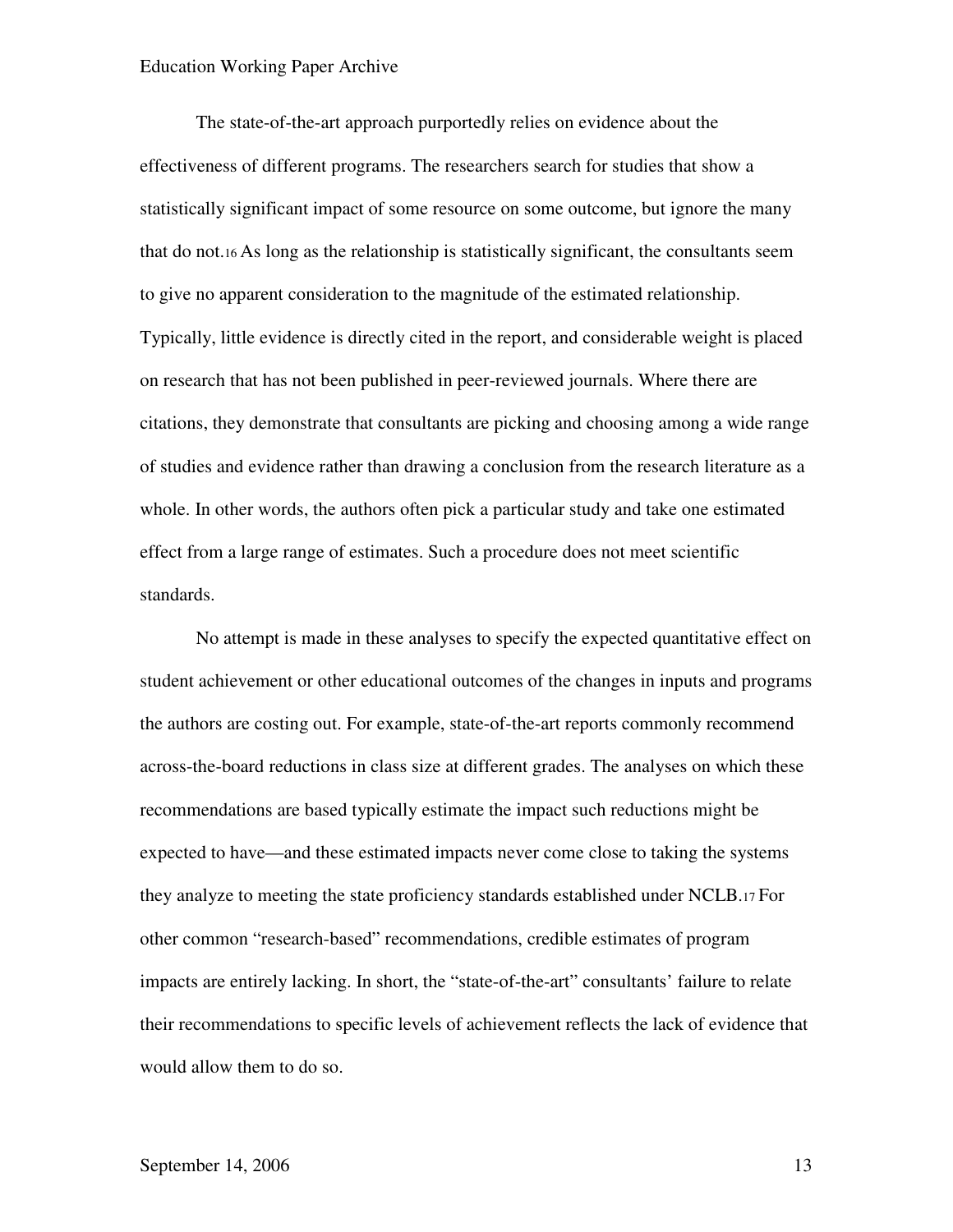Again, the methodology specifically eschews taking costs into account or attempting to calculate the minimum costs of any level of achievement. This facet may, however, simply reflect the difficulty they have in finding *any* programs that reliably relate to student outcomes, so considering trade-off at their level of generality is far beyond being feasible.

The only empirical bases for these state-of-the-art analyses come from a small number of selected research studies that do not necessarily reflect the experiences in the individual state being sued. And, most importantly, because these are studies are particular ones that have been selected from the research base to suit the consultant's own purposes, there is no reason to believe that they provide an unbiased estimate of the empirical reality more generally. Indeed, given the selected nature of the studies the consultants favor, the tstate-of-the-art model would more appropriately be termed the *consultants' choice*.

#### **Successful Schools (or Districts)**

The "successful-schools" approach begins by identifying schools or districts in a state that are effective at meeting educational goals. Various methodologies may be used to identify successful schools. Typically, the process concentrates on student achievement, occasionally with some allowance for the background of students.<sup>18</sup> Spending on special programs—say, remedial education or special education—is stripped out of budgets in order to obtain a "base cost" figure for each district. Typically, then, particularly high- or low-spending schools are excluded, and the base costs for the remaining schools are averaged to develop a level of spending that can feasibly yield high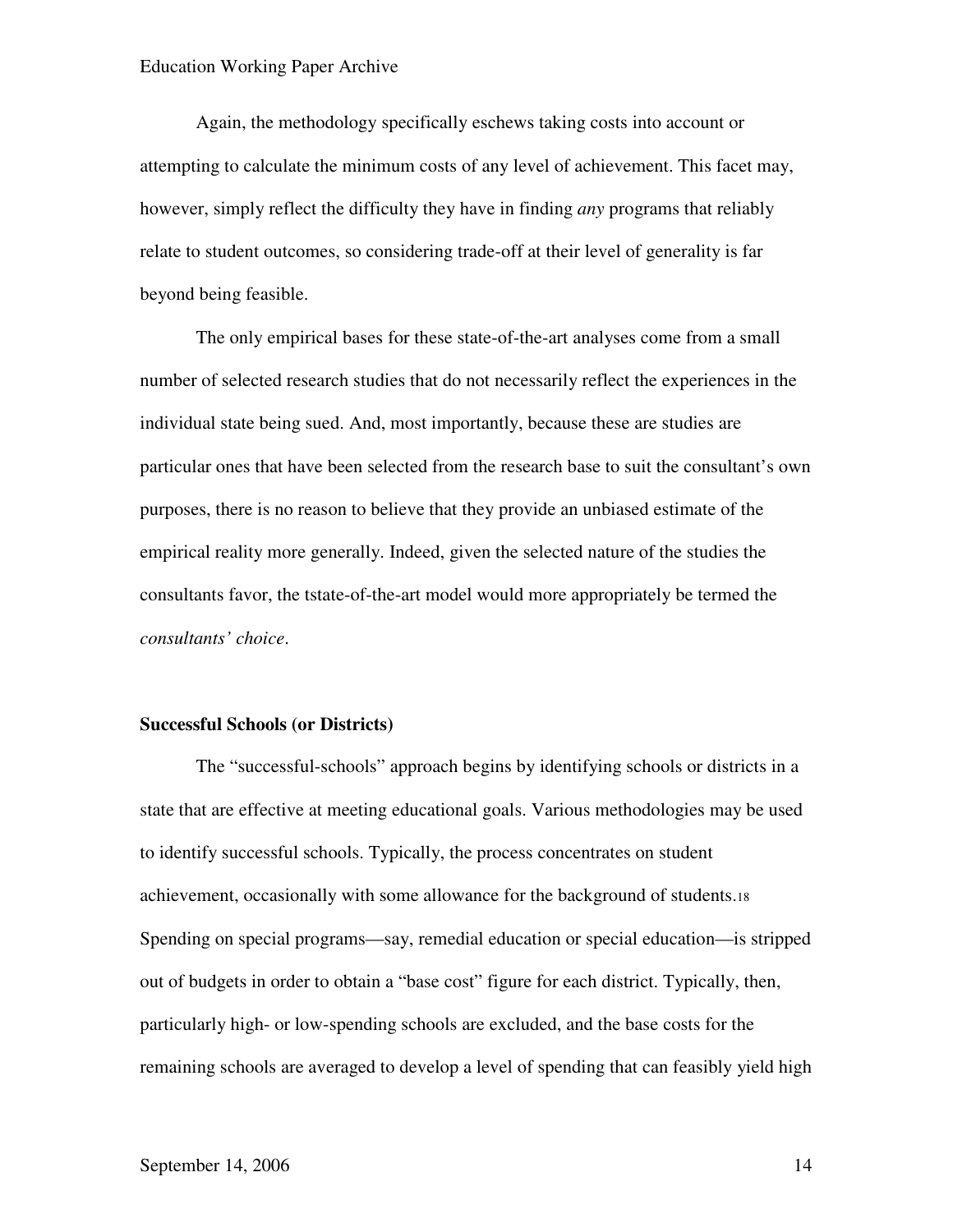performance. To get the full costs of the school, expenditures on special programs are then added back in, based on the distribution of students with such special needs for each school.

The method used for selecting successful schools is obviously important. The typical method is to take the highest-performing schools in the state, defined by the level of student test scores and other educational outcomes. While this may seem appropriate, it ignores the many non-school factors that affect student performance, such as family background, peer relationships, and prior schooling experiences. When the consultants ignore such considerations, they can hardly conclude that the high performance in the successful schools is driven by the amount of spending taking place. There is no reliable evidence that equivalent spending in other social contexts would yield similar levels of student performance. Indeed, there is powerful evidence to the contrary.

Quite apart from these considerations, the successful schools approach attempts to estimate the future from what is known about the present. The consultants are asked to project future levels of student proficiency that would occur if spending were increased. Yet the methodology is rooted in the current operations of a state's schools. Therefore, it can say something about meeting the performance goals that states have established under NCLB *only if* some subset of schools is currently achieving at the level that NCLB requires. But since no district has yet reached the standards NCLB has set forth, that is most unlikely. Because the approach relies on the observed performance of one set of schools with a given level of success, it has no way to project the results to any higher performance level. Assume for illustration that the set of schools identified as successful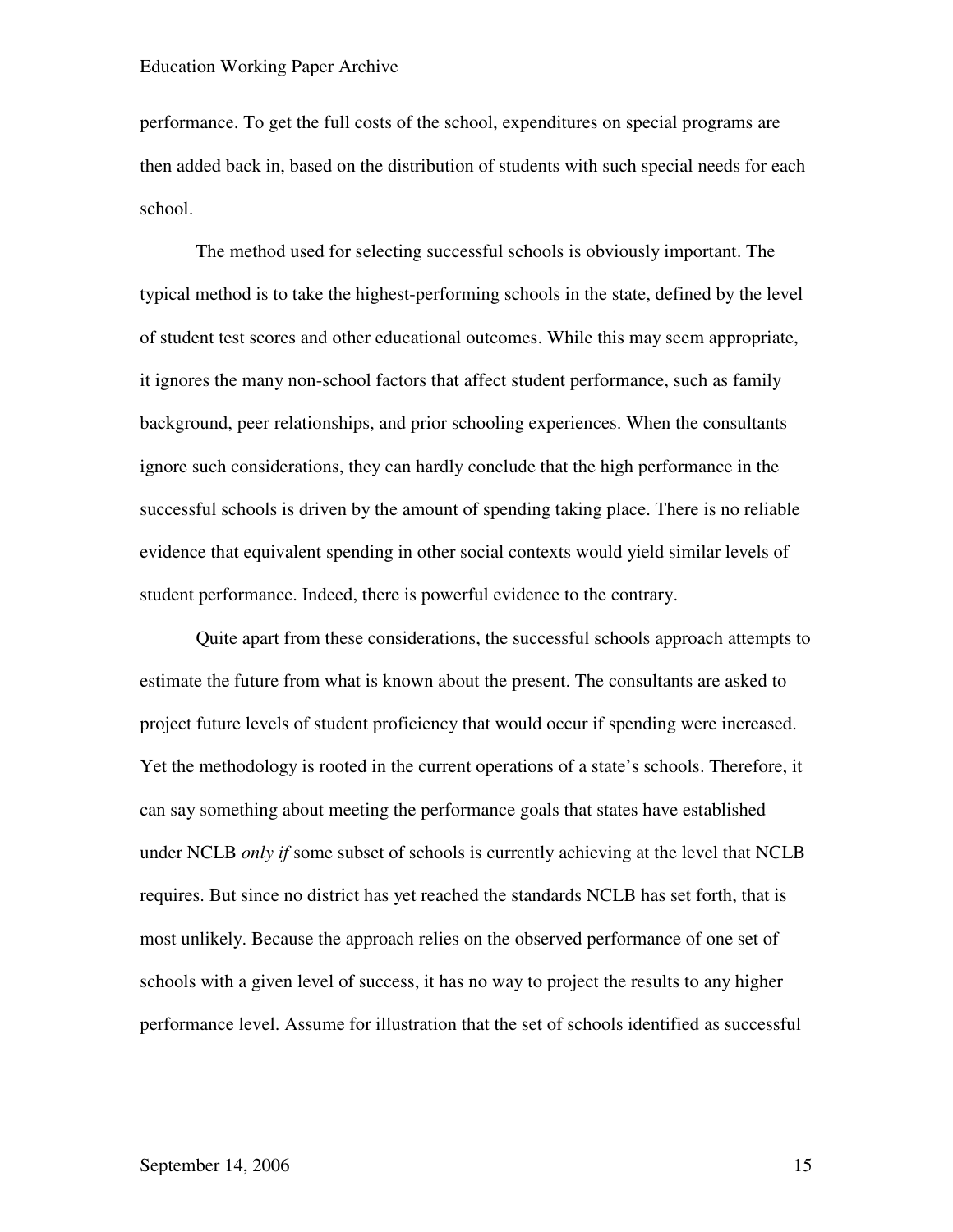has 70 to 80 percent of students performing at the proficiency level; there is no way to extrapolate these results to a 95 percent proficient performance level.<sup>19</sup>

Policy decisions should be built on the joint consideration of program effectiveness and costs. This is the standard meaning of *efficiency*—achieving a given outcome, such as a given amount of learning, at the minimum cost. In education discussions, efficiency often has a bad name, in part because it is taken, wrongly, to mean least cost without regard to the outcome.20 Utilizing an efficiency standard in education requires acknowledging that different schools operate at different levels of efficiency. Presumably, the court would want to compel only such additional expenditures as can and will be used efficiently. Yet the vary range in expenditure levels found among "successful" schools (those meeting a prescribed student output standard) implies that not all school systems are using their funds as effectively as others. Should the starting point of discussion be current spending, accepting whatever is being done, or should there be some attempt to deal with the efficiency issue?

The panel referees appointed by the trial court judge in the landmark *Campaign for Fiscal Equity(CFE) v. New York* case addressed the idea of efficiency, but their approach was little less than bizarre. The plaintiffs presented to the referees the professional judgment cost estimates of the AIR/MAP discussed above. The state, using much lower estimates provided by Standard & Poor's School Evaluation Service, had suggested that it was reasonable to concentrate on the spending patterns of the most efficient of the successful schools—those with high levels of student performance terms at lower levels of expenditure. In their calculations the S&P analysts therefore excluded the top half of the spending distribution across the successful districts. But to reconcile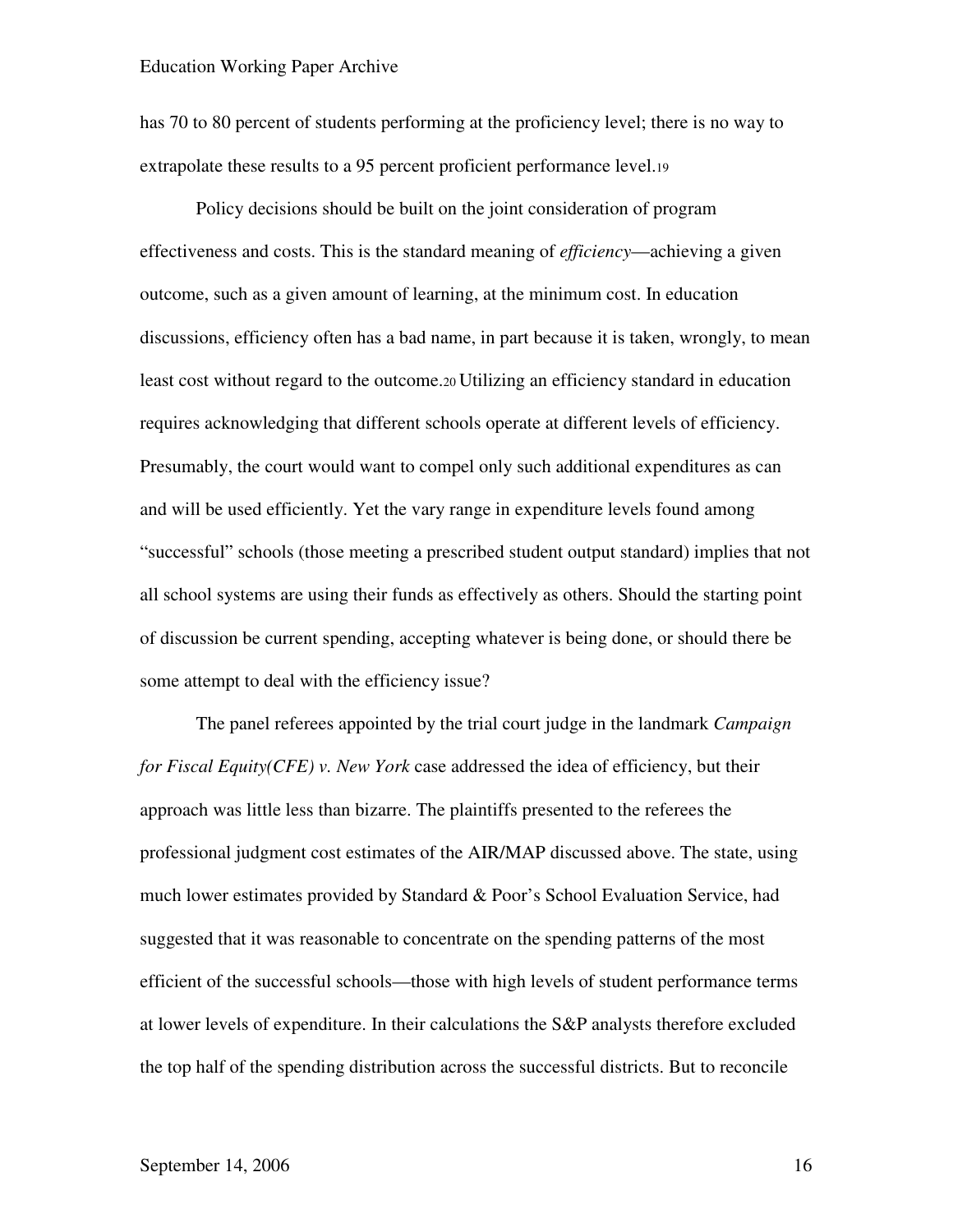the state's recommendation of \$1.9 billion with the AIR/MAP estimates of over \$5 billion, the referees insisted on adding back in the higher spending successful districts, even when those districts did not produce better academic outcomes. After all, the referees reasoned, "there was no evidence whatsoever indicating that the higher spending districts…were in fact inefficient."21 In other words, spending more to achieve the same outcomes should not be construed as being inefficient. One might then ask, What would indicate inefficiency? The importance of this is clear: If spending must be sufficient to bring up achievement regardless of how efficiently resources are used, the answer is likely to be a very large number.

The successful schools approach calculates costs for a unique subset of successful schools. The chosen subset of schools conflates the various reasons why achievement may be high, including the family background of those attending the schools. This approach is better labeled the *successful students* model, because it does not separate the effects of school expenditures from other, external factors that are probably much more important.

#### **Cost Function**

The "cost-function" approach, sometimes also referred to as the "econometric" approach, relies on current spending and achievement patterns across the full set of schools in a state. In economics and other quantitative sciences, one variable is said to be a function of another if its level is shown to vary, whether positively or negatively, in response to changes in another variable. (When the price of gas increases, demand for gas goes down; demand for gas is therefore a function of price.) The cost-function label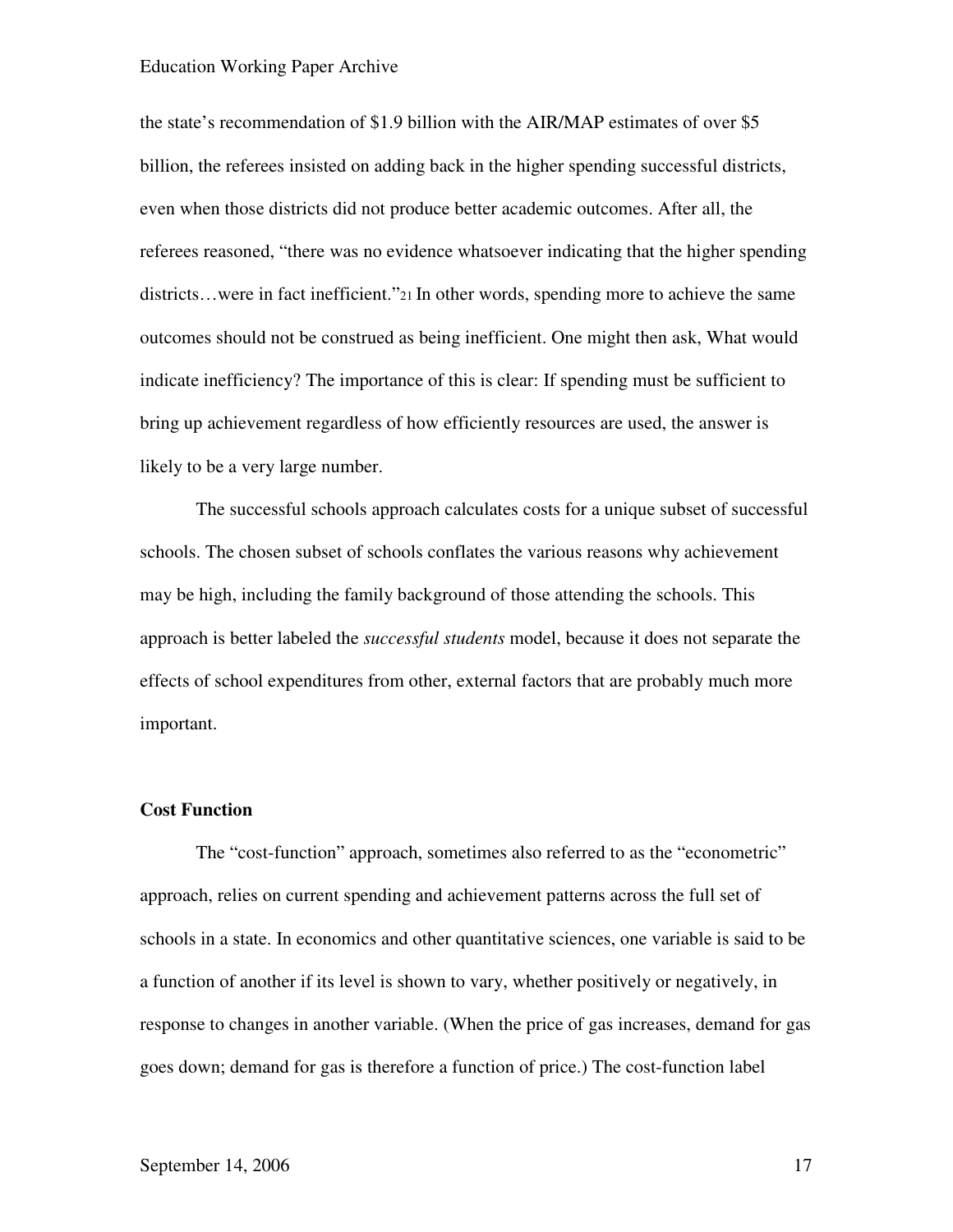reflects the assumption made in these studies that the level of required spending in a district varies predictably along with various observable characteristics of its students and the desired achievement level.

The methodology is similar to the successful schools analysis in its attempt to characterize districts that are meeting desired achievement standards. Consultants use statistical methods to estimate the relationships statewide between spending levels and different combinations of student achievement levels and student characteristics. They then use the results of this analysis to derive appropriate spending levels for each district. Cost-function studies may or may not attempt to distinguish between efficient and inefficient producers of outcomes—that is, between districts that spend more for some given level of achievement than others.<sup>22</sup>

For all their scientific pretensions, however, all cost-function studies fail to adequately identify the causal relationship between student performance and spending. As noted above, there is a large body of statistical research examining the relationship between spending and achievement. This work examines how various measures of the resources available influence student achievement, taking into account differences in a range of background characteristics. This research has generally found little in the way of a consistent relationship between spending and student outcomes. Almost all estimates that do suggest a spending-achievement relationship typically show a very small effect of spending on student outcomes.23 The obvious implication of this literature is that, absent other reforms that would make the education system more efficient, large spending increases are required to obtain a noticeable achievement gain.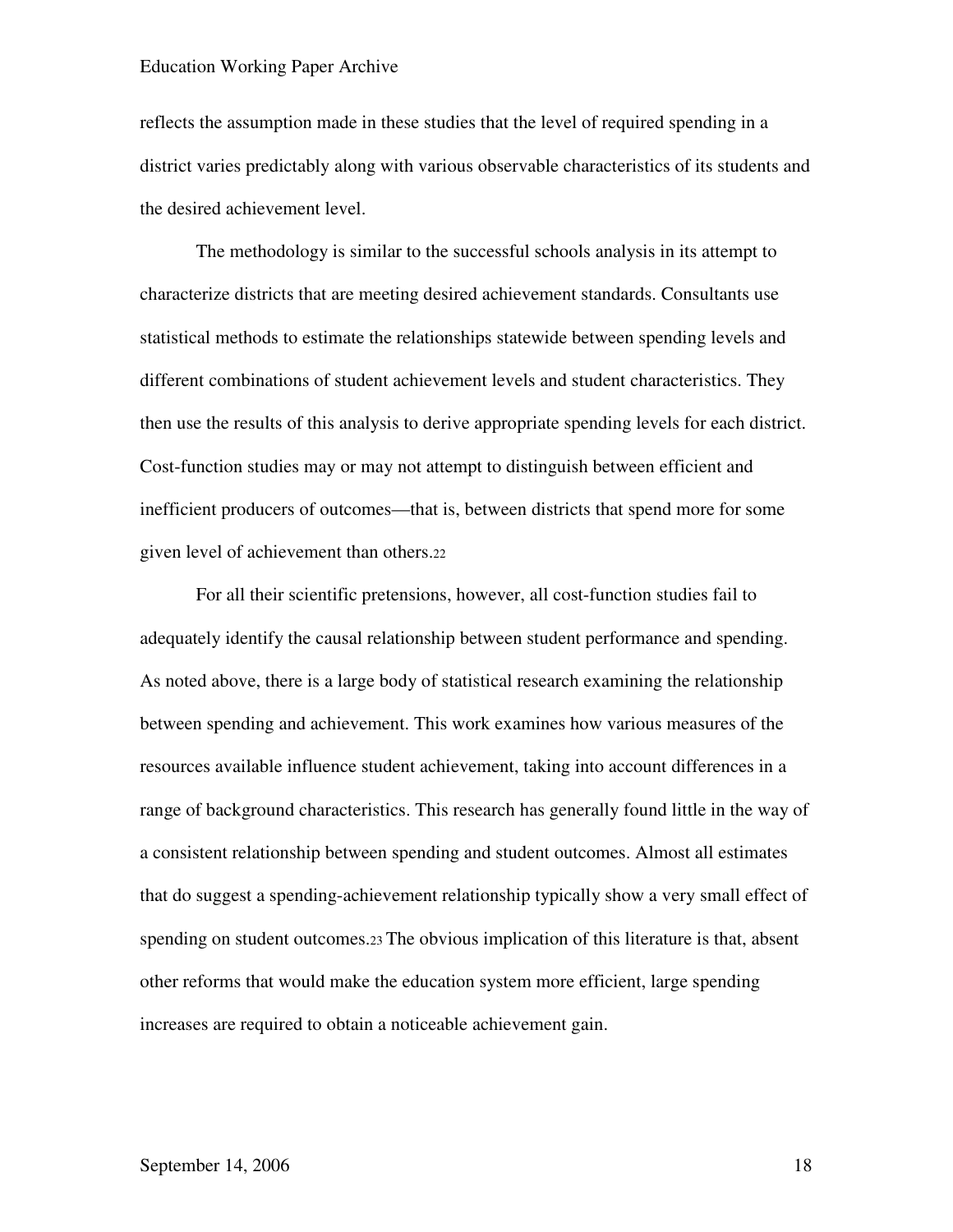Consultants conducting cost-function studies turn this analysis on its head. They begin by estimating a statistical relationship between spending (as the dependent variable) and achievement and characteristics of the student population (as the explanatory variables).24 That is, they reverse the usual position of spending and achievement in standard evaluations of education policy, which typically predict achievement based on spending and a various other student characteristics.25 Although consultants refer to these results as the "cost-function," they actually just describe the existing spending patterns across districts with different achievement levels.26 Unless one can assume that all districts are spending money wisely—an assumption broadly contradicted by existing research—these estimates cannot be interpreted as minimum costs.27 They could simply indicate that the current pattern of spending is not very productive.

Yet this is just the most obvious of the problems plaguing these studies. Costfunction analyses have to deal with the fact that there are frequently no districts that achieve at the performance levels defined to be adequate. In such cases, the consultants typically assume that the relationship between spending and achievement remains the same regardless of the achievement level. That is, if they observe proficiency levels to be increasing by 10 percentage points for every additional \$1,000 per pupil spent among a set of districts with a maximum proficiency rate of 60 percent, they assume that relationship remains unchanged as districts near the target of 100 percent proficiency. There is of course no way to know whether this is true.

Finally, cost-function analyses also have to make analogous assumptions about the way in which various student characteristics, such as the percentage of low-income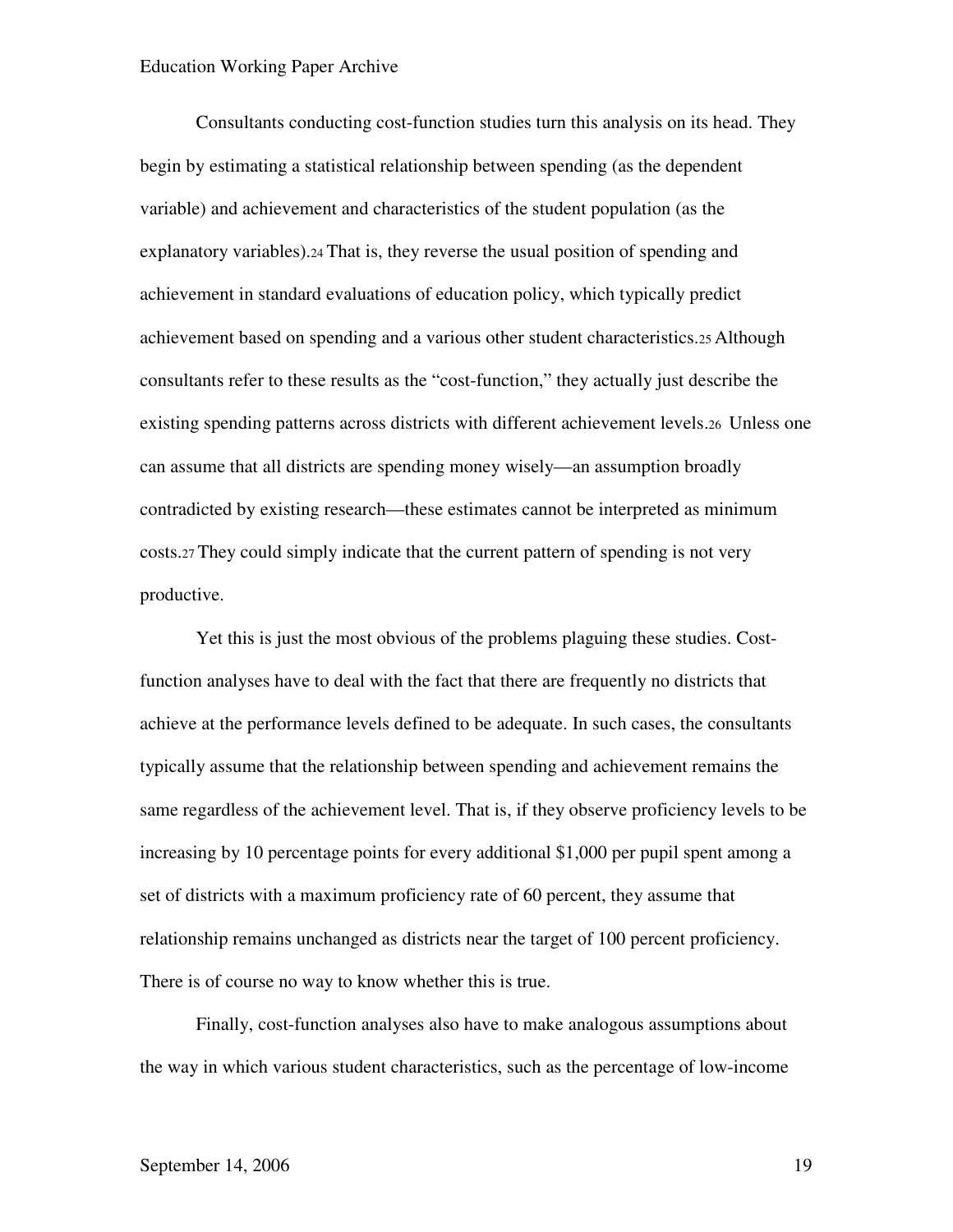students in a district, affect required costs. The cost-function studies' apparent strength the fact that they draw on all the data available on performance and spending in a state here becomes a weakness. It is unclear whether the evidence from Westchester County is at all informative about how to improve student achievement in the Bronx or precisely what adjustments would have to be made to account for the many differences in the two locations. Yet this is exactly the kind of analytic leap-of-faith that cost-function studies conducted in New York State are forced to make.

Cost-function approaches cannot identify the costs of an adequate education, as they do not even attempt to trace out the necessary cost of given performance levels. Instead, their name should reflect the fact that they simply capture the *expenditure function* for education – how much schools now spend to achieve at current levels.

#### **Additional Cause for Concern**

The four approaches to determining the costs of an adequate education each have some surface appeal, but the methodological flaws outlined above render their conclusions unreliable. Several additional issues—the process for choosing a method, the selection of an outcome standard, the assumptions utilized in developing cost estimates, and the lack of evidence that greater funding brings its intended results—raise further questions about the validity of these calculations.

#### **Choosing the Method**

The choice of approach for costing out is generally determined by the party requesting the work to be done. It appears that it might be a quite purposeful choice,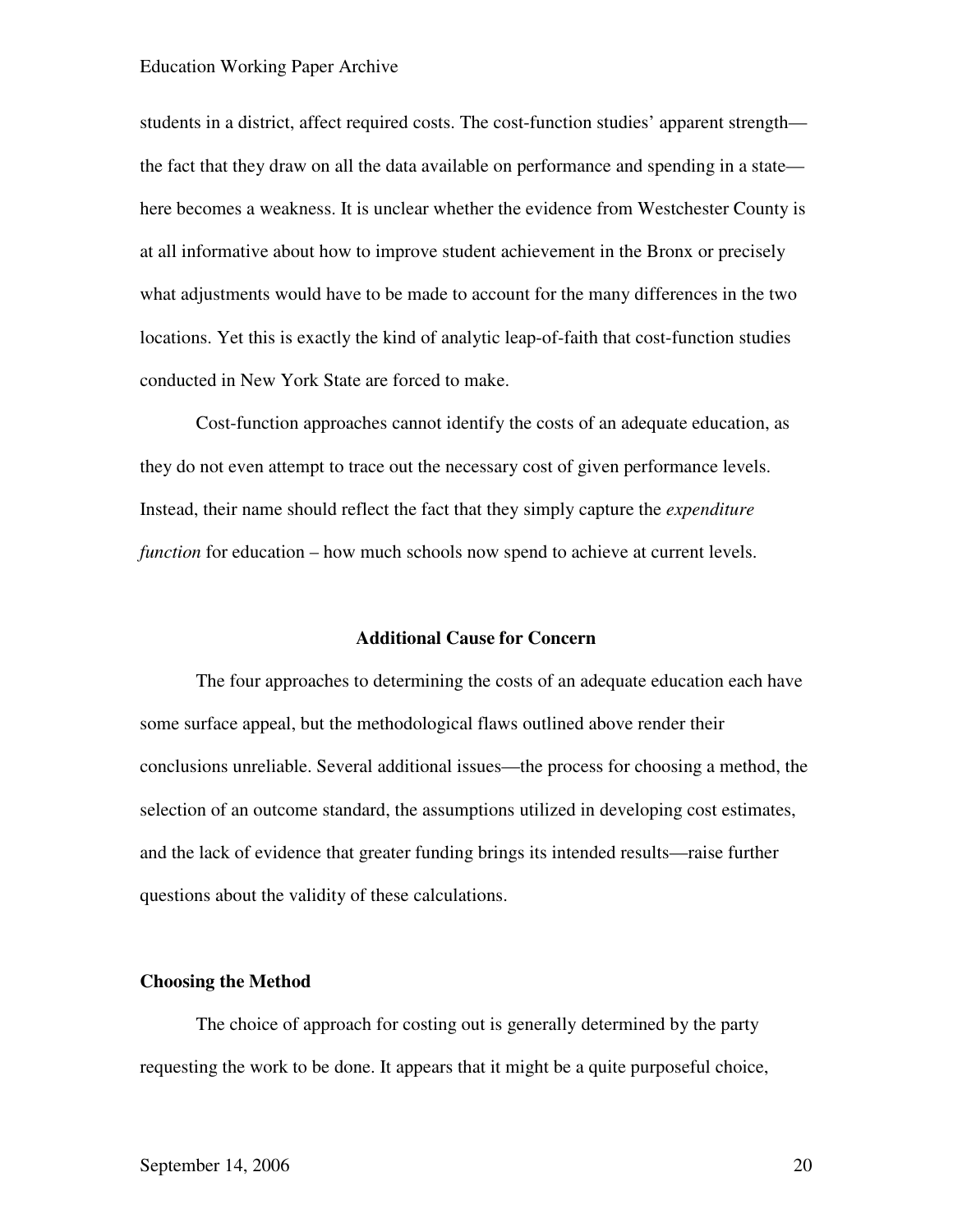given that many costing-out studies are funded by parties with an interest in the outcome of the study.28 For example, a review of analyses by Augenblick and Associates in four states where they applied both professional-judgment and successful-schools methods found that the professional judgment method yielded systematically higher estimates of "adequate" expenditure.29 This apparently has influenced the choice of methodology by clients, who almost uniformly prefer to begin with the professional-judgment approach.<sup>30</sup>

A recent compilation of estimates of necessary per-pupil expenditure for an adequate education across states and studies underscores the arbitrariness of these estimates.31 Even after adjusting for geographic cost differences across states and putting the estimates in real terms for 2004, they differ by more than a factor of three. If the methods systematically produce very different results when addressing the same question, they obviously cannot be taken as a reliable and unbiased estimate of the resources required. It is difficult to imagine what true underlying differences could drive such differences, given the many similarities in the school systems of different states. A more plausible explanation for the differences is that methods are chosen so as to provide politically palatable estimates for different state deliberations.

#### **Defining an Outcome Standard**

Organizations that commission costing-out studies appear to recognize the importance of the outcome standard chosen. The courts, in contrast, seldom focus on the standard employed by the consultant and instead tend to grasp onto the cost figures. Yet the outcome standards that are embedded in adequacy calculations clearly have a significant impact on the analysis of costs. For example, bringing all New York State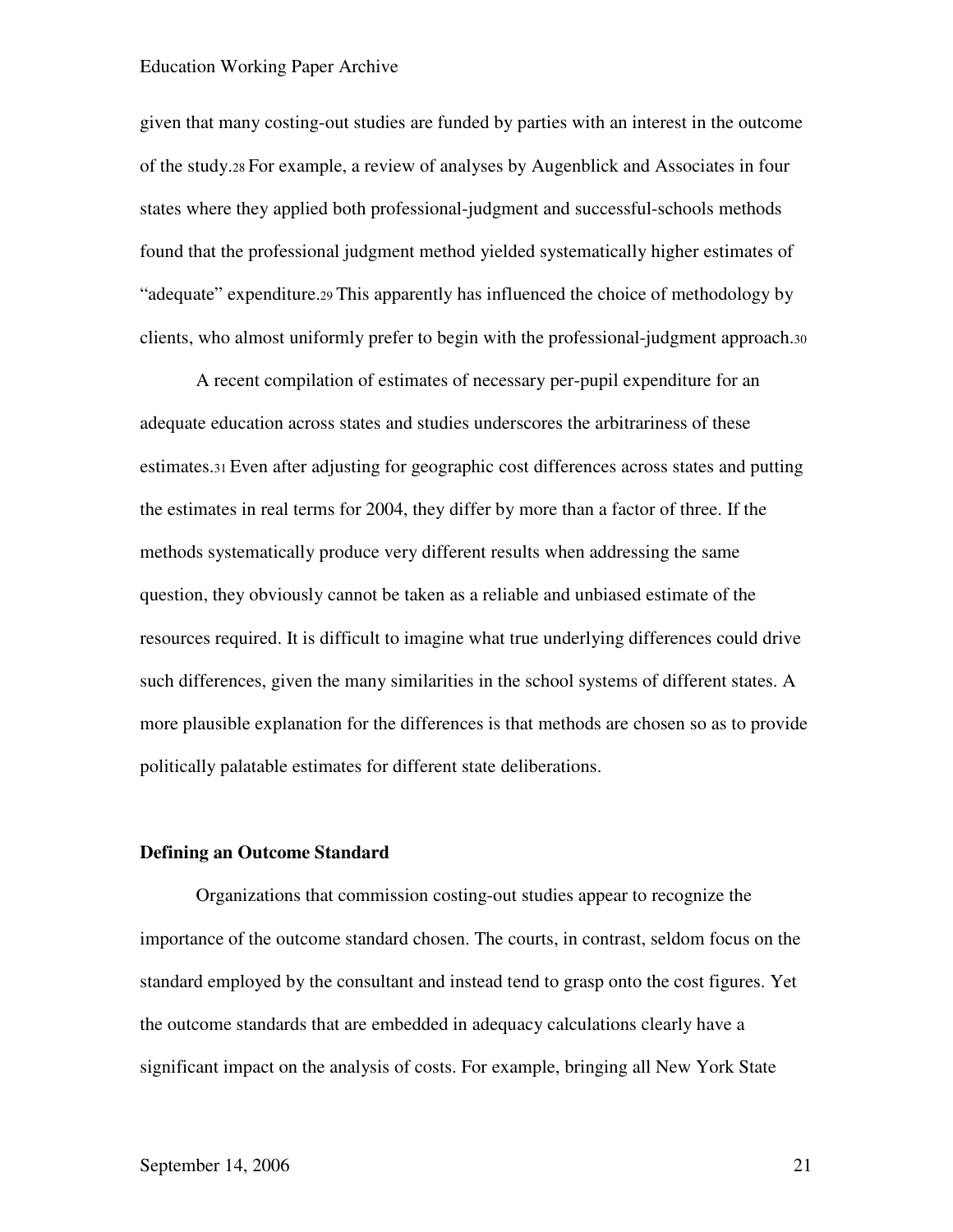students up to the level of having an elite "Regents Diploma" is one of the loftiest goals of any state in the nation.32 This standard is substantively different from the constitutional requirement of a "sound basic education." Each of the methods for costing out adequacy explicitly or implicitly bases its calculations on a definition of outcomes, yet the political judgments required are seldom admitted.

NCLB has only complicated matters. It is now popular to link costing out studies to achieving the goals of NCLB, even though they have no obvious relationship to the language in state constitutions that provides the legal basis for these lawsuits. By declaring proficiency the goal nationwide, the law would seem to have set in place a universal outcome standard. Yet although NCLB requires all states to ensure that every student is "proficient" by 2014, it leaves the task of defining proficiency to the states. As a result, proficiency in one state differs markedly from proficiency in another.

Before NCLB, some states chose to establish very high achievement standards what might be termed aspirational goals. Others chose modest standards that were not a large stretch from what many students were already achieving. What achievement level constitutes "proficiency" is, then, a political choice that almost certainly changes over time. Thus, when adequacy suits are pinned to state proficiency levels, it is important to consider where the standards came from and how they should be interpreted.

The plaintiff in the New York City adequacy suit, the Campaign for Fiscal Equity, hired two consulting firms, AIR/MAP, to cost out an adequate education in New York City under the New York State constitutional requirement for providing a "sound basic education."33 The consultants chose instead to evaluate the costs of meeting the Regents Learning Standards. The Governor's commission adopted a lower standard in its

## September 14, 2006 22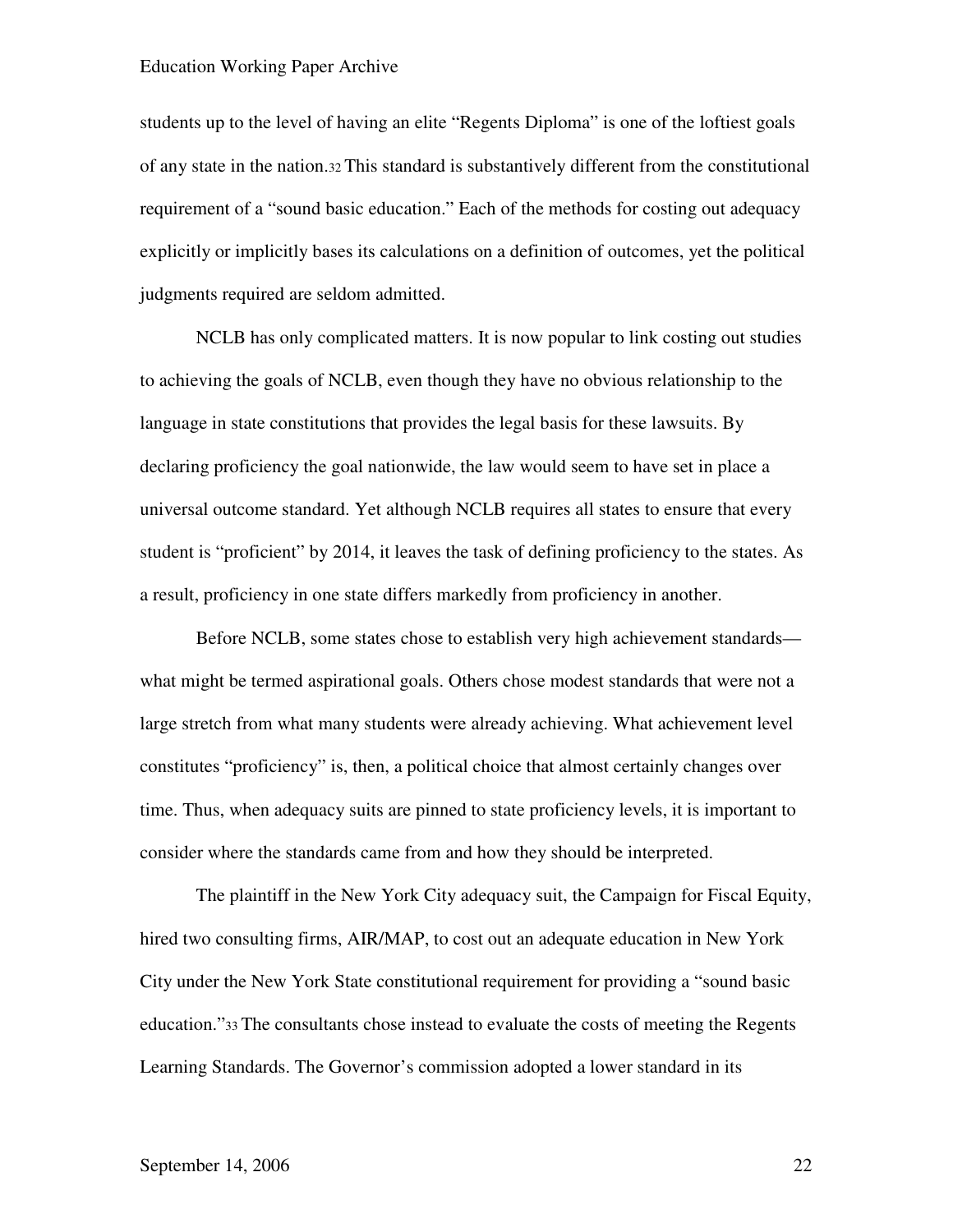estimation of costs, conducted with Standard & Poor's School Evaluation Service. The judicial referees, who were appointed by the court to advise it on the appropriate decision, were pleased by the consistency of the two estimates (after they made adjustments), even though they used different outcome standards and should not have been the same according to by the logic of costing out.34 The referees even went on to recognize that the highest court said that the Regents Learning Standards were inappropriate, even as they ignored this in reviewing the cost estimates.<sup>35</sup>

Three separate studies were conducted in Kentucky in 2003 by two firms: Verstagen and Associates and Picus and Associates (who conducted parallel studies using a professional judgment and a "state of the art" approach). Picus and Associates let the professional judgment panels interpret the seven constitutional requirements of education laid down by the Kentucky Supreme Court.36 Verstegen and Associates added to these seven an extensive set of input and process requirements included in the current Kentucky school regulations.<sup>37</sup>

An analysis in Augenblick, Myers, Silverstein, and Barkis was written into the judgment of the Kansas State Supreme Court and provides insight into the consultant's role in establishing an outcome standard:

A&M worked with the LEPC [Legislative Education Planning Committee] to develop a more specific definition of a suitable education. We suggested using a combination of both input and output measures. For the input measures, it was decided that the current QPA [Quality Performance Accreditation] requirements would be used, along with some added language provided by the LEPC…. Next…we determined which content areas and grade levels would be used…. A&M felt that the reading and math tests, which are given every year, gave us the most flexibility in setting the output measures.<sup>38</sup>

Perhaps more interestingly, the definition of adequacy is not always related to outcomes. In North Dakota, Augenblick, Palaich and Associates, the successor firm to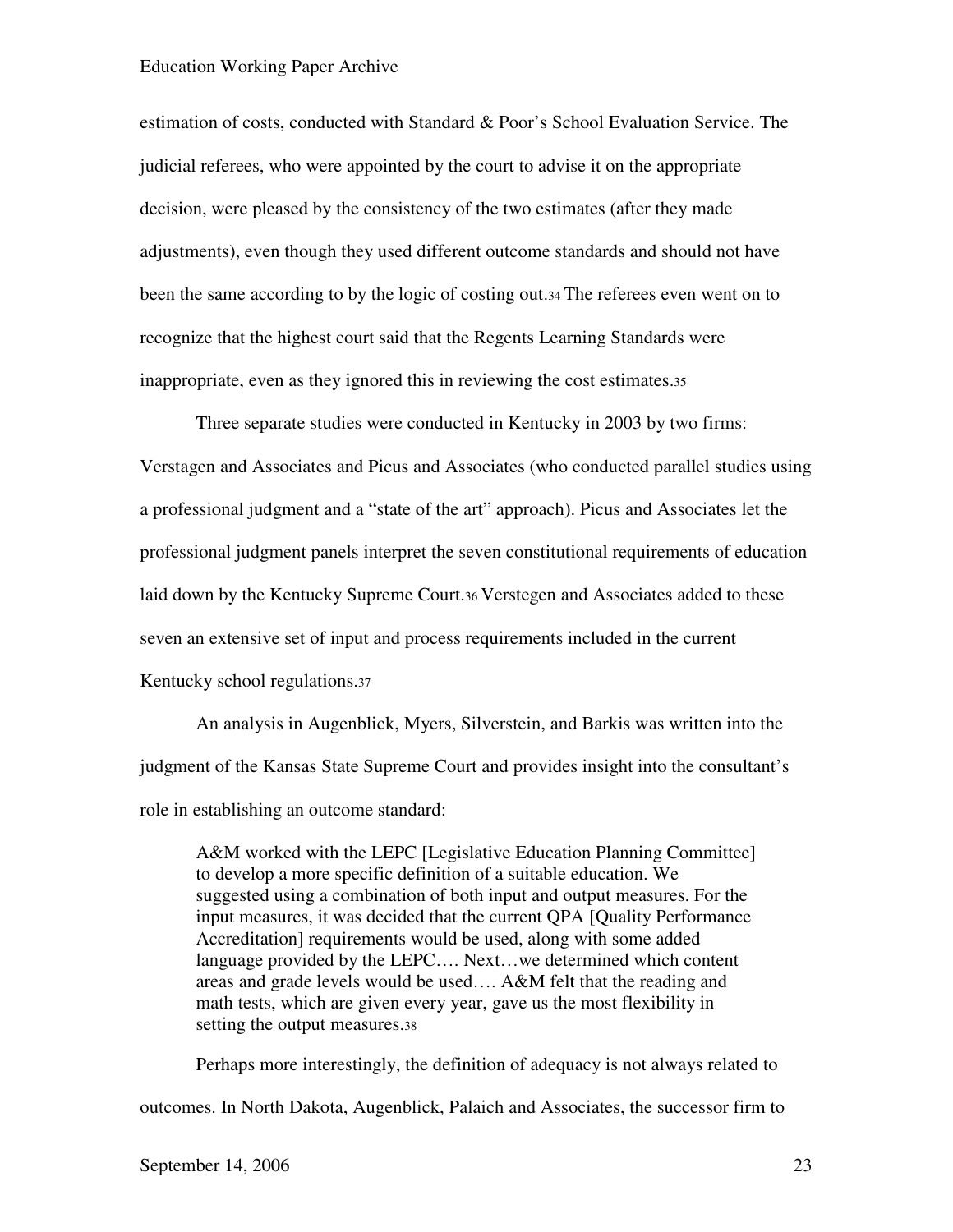Augenblick and Myers, noted that the state did not have explicit outcome standards but instead had input requirements. For their analysis, they layered on a set of outcomes that were related to state goals under No Child Left Behind.<sup>39</sup>

Duncombe, Lukemeyer, and Yinger analyze the impacts of different goals on the estimated costs under alternative estimation approaches. They demonstrate that reasonable differences in the loftiness of the educational goal can lead to 25 percent differences in estimated costs within their cost-function analysis and 50 percent differences across alternative approaches to costing-out, including the professionaljudgment approach.<sup>40</sup>

No matter how one judges the analytical capabilities of the consultants, their expertise does no extend to deciding educational requirements of the state constitution. The plaintiffs and other interested parties can of course argue these matters in court, but they invariably attempt to submerge the centrality of these choices in the costing out studies.

#### **Estimating the Cost of Quality Teachers**

All approaches use information about current spending of schools—generally with important modifications—to estimate what resources are needed to bring students up to the desired level of proficiency. But using existing spending, as utilized within existing structures, with existing incentive systems, is a dubious way to begin. Nowhere is this more evident than what estimating the cost of obtaining higher quality teachers.

If one wished to hire higher quality teachers than currently are employed, what would it cost? The answer to this question depends markedly on whether one reproduces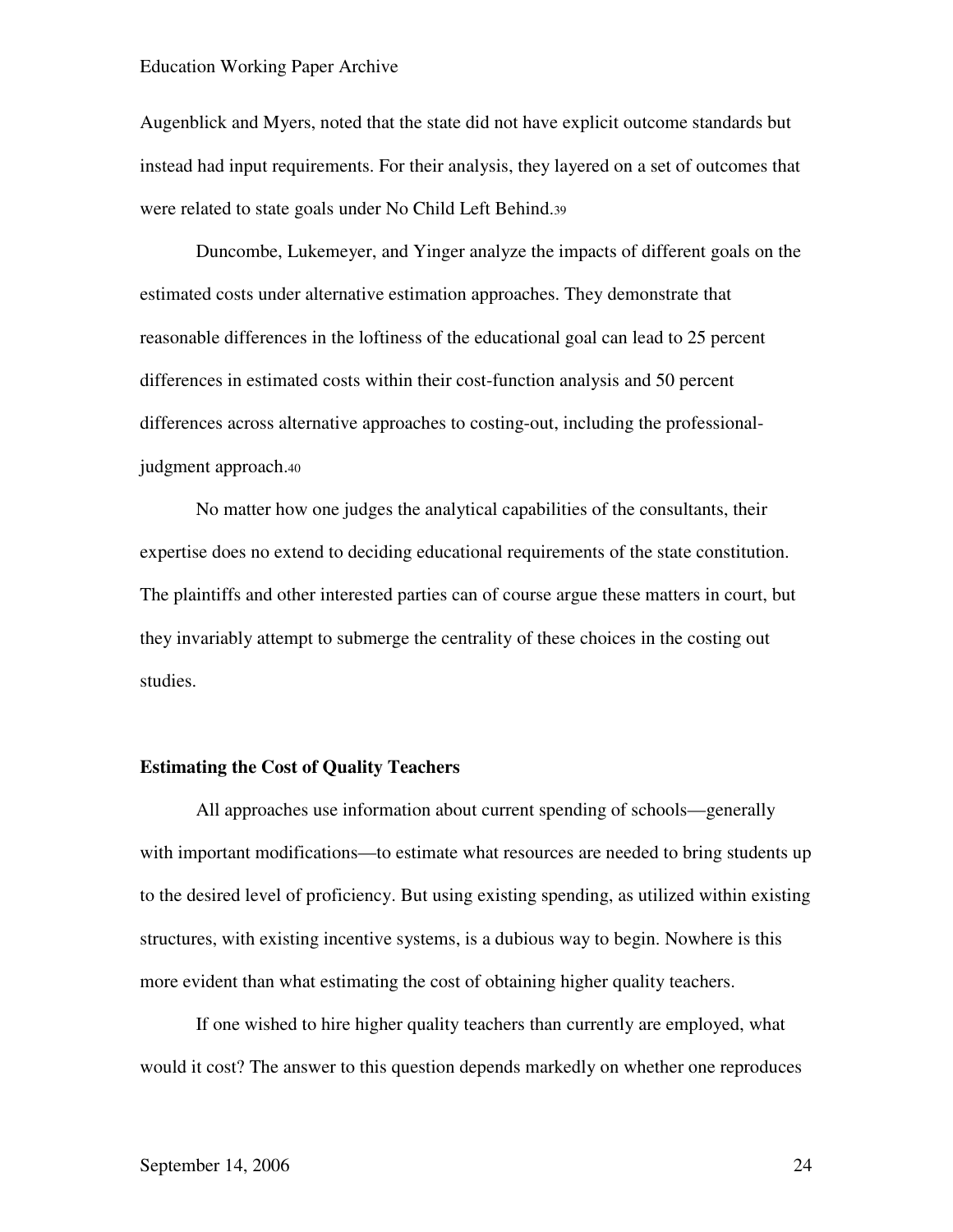the current single salary schedule (that pays teachers the same salary, except for differences in education and experience) that does not recognize differences in teacher's effectiveness in the classroom or whether one were to introduce a different pay and incentive scheme.

The same holds for often noted shortages, say in mathematics and science or language teachers. The "cost" of addressing these issues depends crucially on whether a district pays all teachers higher salaries in the hope of attracting those in shortage areas or whether the district just pays bonuses or higher salaries to fill the demand in the shortage areas.

The calculation of salaries is a particularly interesting point of comparison across different studies. Sometimes the consultants simply use the average salaries for existing teachers,41 or they may increase them by some amount (e.g., 10 percent in North Dakota in one study and 18 percent in Arkansas in another),42 vaguely arguing in terms of what other states spend. They then imagine that such increments will improve teacher quality. In other cases, the consultants imagine a bonus for teachers.

While the widely varying teacher salary factor has obvious and powerful effects on any cost estimates, none of these studies provides any evidence about the current quality of the teachers as measured by their impact on the achievement gains of individual students. Nor is there *any* research that shows that teacher salaries are related to the ability to raise student achievement. So this becomes a whimsical adjustment based on the consultant's own sense of whether or not average salaries are high enough (for some unspecified quality level). If they want to improve teacher quality, they simply increase the average salary by some arbitrary percentage.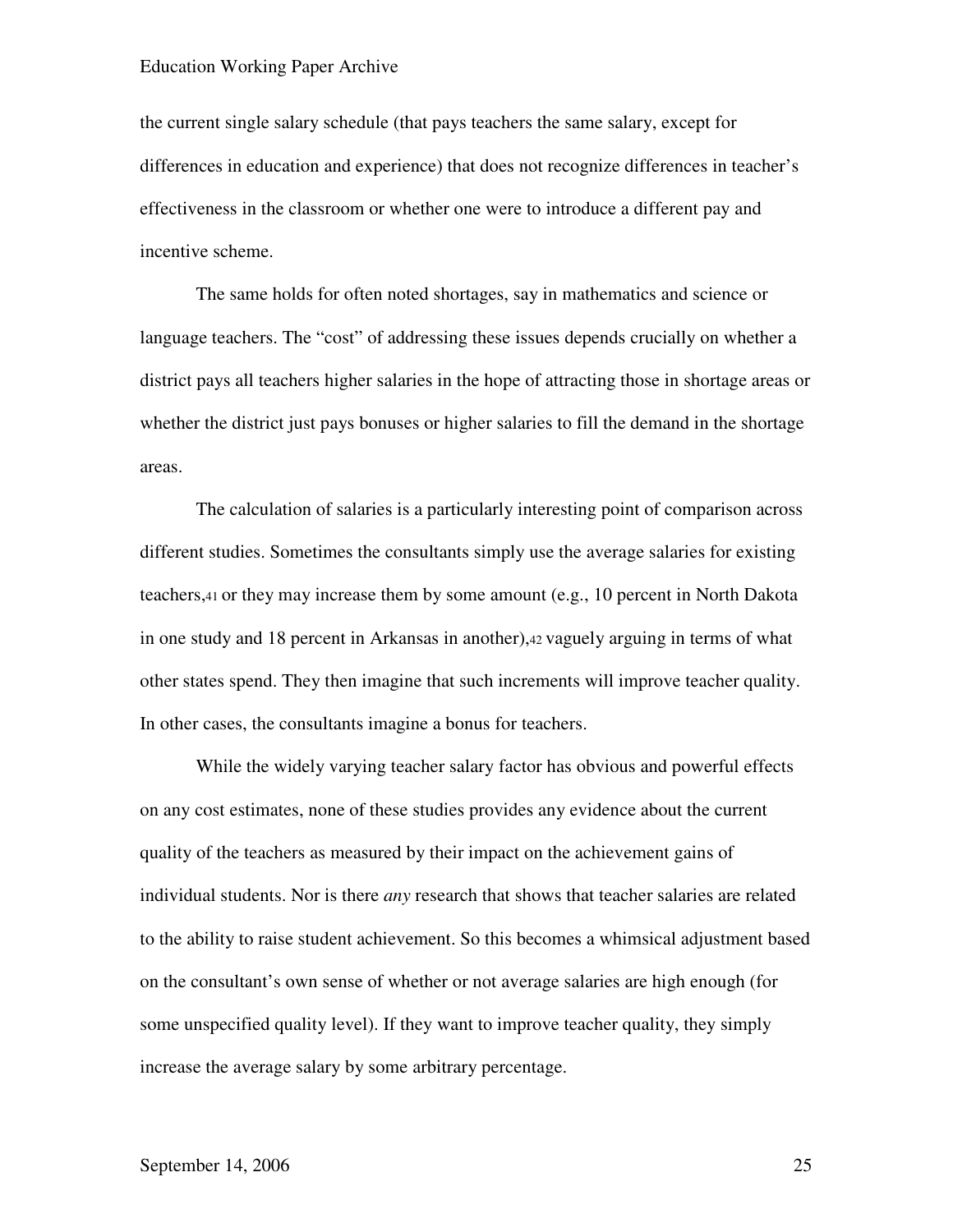#### **Achievement versus "Opportunity"**

As previously noted, virtually none of the reports actually says that it has calculated the level of resources that will yield the outcomes that they are striving to obtain. When it comes time to write the reports – and to produce a document for which by which the consultants might be judged – the language generally changes to providing an "opportunity" to achieve the standard, not actually achieving any standard.

The motivation for the underlying costing out analyses is that children are not learning at a putative constitutional level (or an NCLB level or a state standards level), but the reports essentially never say explicitly that the resources identified in the study are either necessary or sufficient to achieve these levels. Instead, they say that the resources will provide an opportunity to reach the standards.

This change of language means that the consultants are not predicting any level of achievement if the stated resources are provided. In fact, none of the reports states that the added resources will yield achievement that is any higher than currently observed. The reports provide no predictions about outcomes, and thus they are *completely unverifiable*. Said differently, there is no scientific basis for deciding among alternative estimates, because data on student outcomes are not informative.

This situation is pervades all of the methods and all of the currently available reports. The possible exception is some of the successful student or expenditure projection studies, where the authors might suggest that a given school could achieve a given level of performance *if it could figure out why some other school achieved that level and if it could reproduce it in another setting.* Yet no guidance on either the source of achievement or the way to reproduce it is ever given.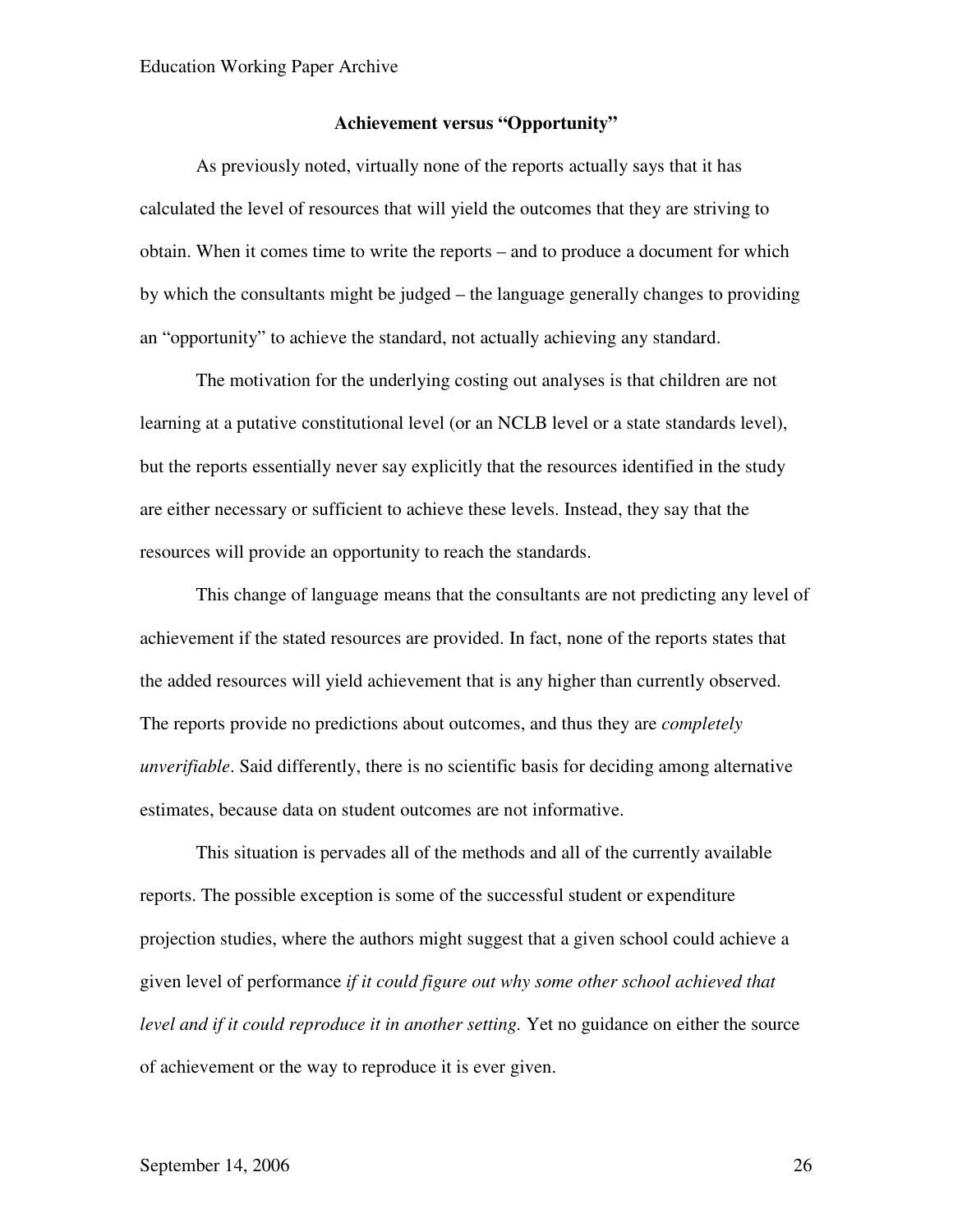If the costing out studies do not provide any clear view of the outcome that would be expected, they become just the whim of the consultant – even when based on a methodology that has previously been applied or has a "scientific" air to it. There is no way to judge among alternative spending projections based upon any evidence about outcomes that will become available, thus putting each in the category of personal opinion and not science. There is no obvious reason for giving deference to the personal opinion of consultants hired by interested parties in the debates.

This work also does not help the political and legislative debate on school finance. The studies are designed to give a spending number. They do not indicate how achievement is likely to be different from the current level if such an amount is spent. Neither do they suggest how achievement (or even opportunity) would differ if a state spent 25 percent more or 25 percent less than the consultants personal opinions about what should be spent.

Returning to the court dilemma, the terms of the 'does money matter?' debate are central. Simply stating that money can be effective if it is spent in the right way is tautological. Without a proven strategy for using money wisely, the existing evidence overwhelmingly indicates just adding money is likely to be broadly ineffective. The historical record indicates that it has been exceedingly difficult to ensure that added money is spent wisely, because districts have not been using added money in a consistently effective manner. Moreover, with the possible exception of the consultant's choice model (which, as described above is not credible), none of the approaches even attempts to offer any guidance about effective programs or policies that would provide for enhanced achievement when broadly employed.

## September 14, 2006 27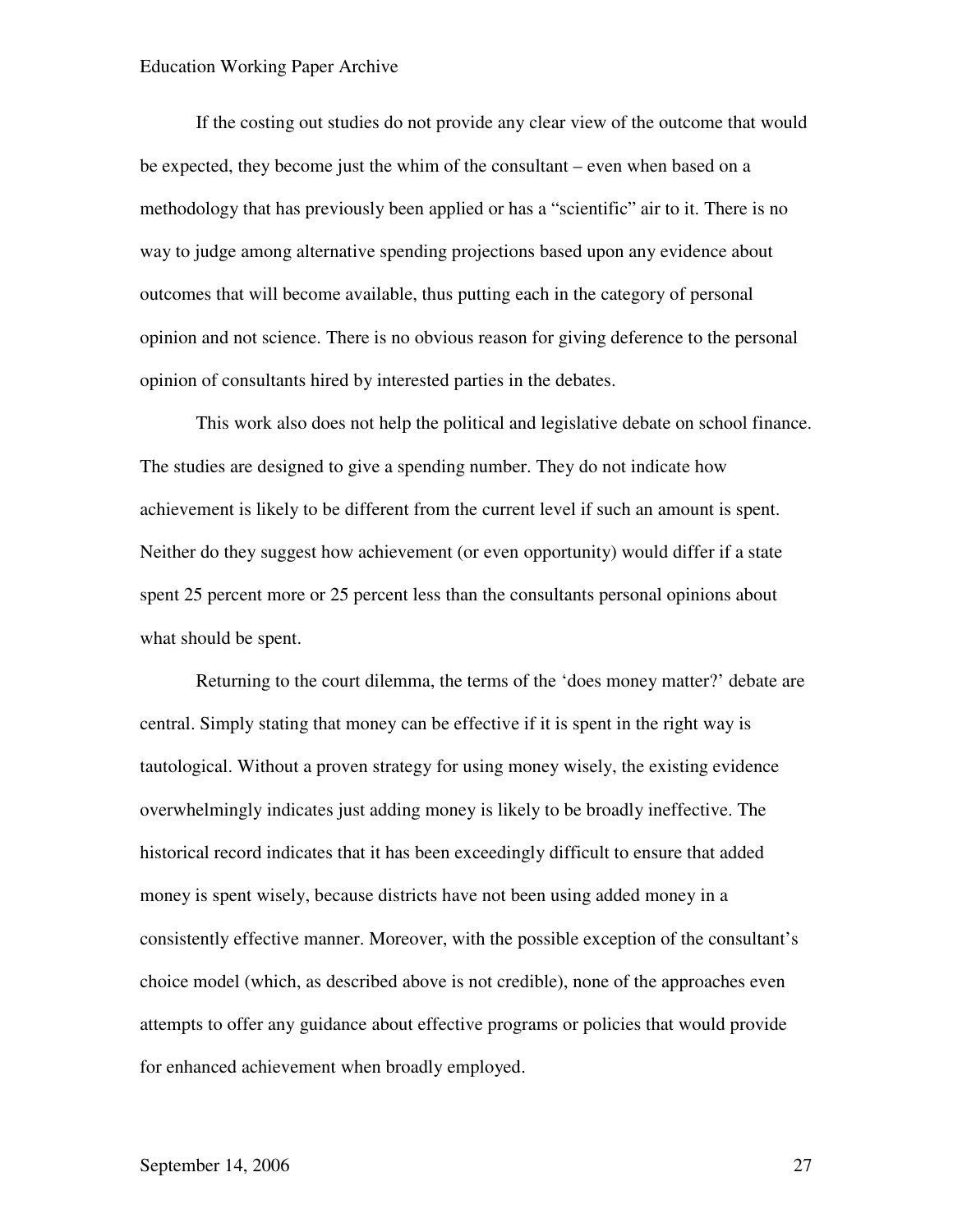## **Conclusions**

Early school funding lawsuits centered on equity, defined simply as equal per pupil funding across school districts. This has given way to an emphasis on adequacy, as measured by student performance and other educational outcomes, moving the courts into areas in which they are completely unprepared. They cannot simply mandate a given level of student achievement. Instead, the courts must define their remedy in terms of instruments that are expected to lead to desired outcomes, instruments that can be monitored by the court. The easiest thing to monitor is the amount that states are spending, which has led to an inevitably focus on the financial resources committed to education. But how much money is needed to achieve desired schooling outcomes? To answer that question, the courts have come to rely on outside consultants (frequently hired by interested parties). These consultants, and the people who hire them, suggest that "costing out" exercises provide a scientific answer to a simple question, How much does it cost to provide an adequate education?

The methodologies that have been developed lack all semblance to a scientific determination of what the court needs to know—how much is needed to reach desired levels of proficiency. They do not provide reliable and unbiased estimates of the necessary costs to achieve desired goals. Nor do they provide any reason to expect that once the financial remedy is ordered, the desired educational goal will be achieved. In many studies, most especially those that use the popular professional judgment model, the results employ a methodology that cannot be replicated by others. And they obfuscate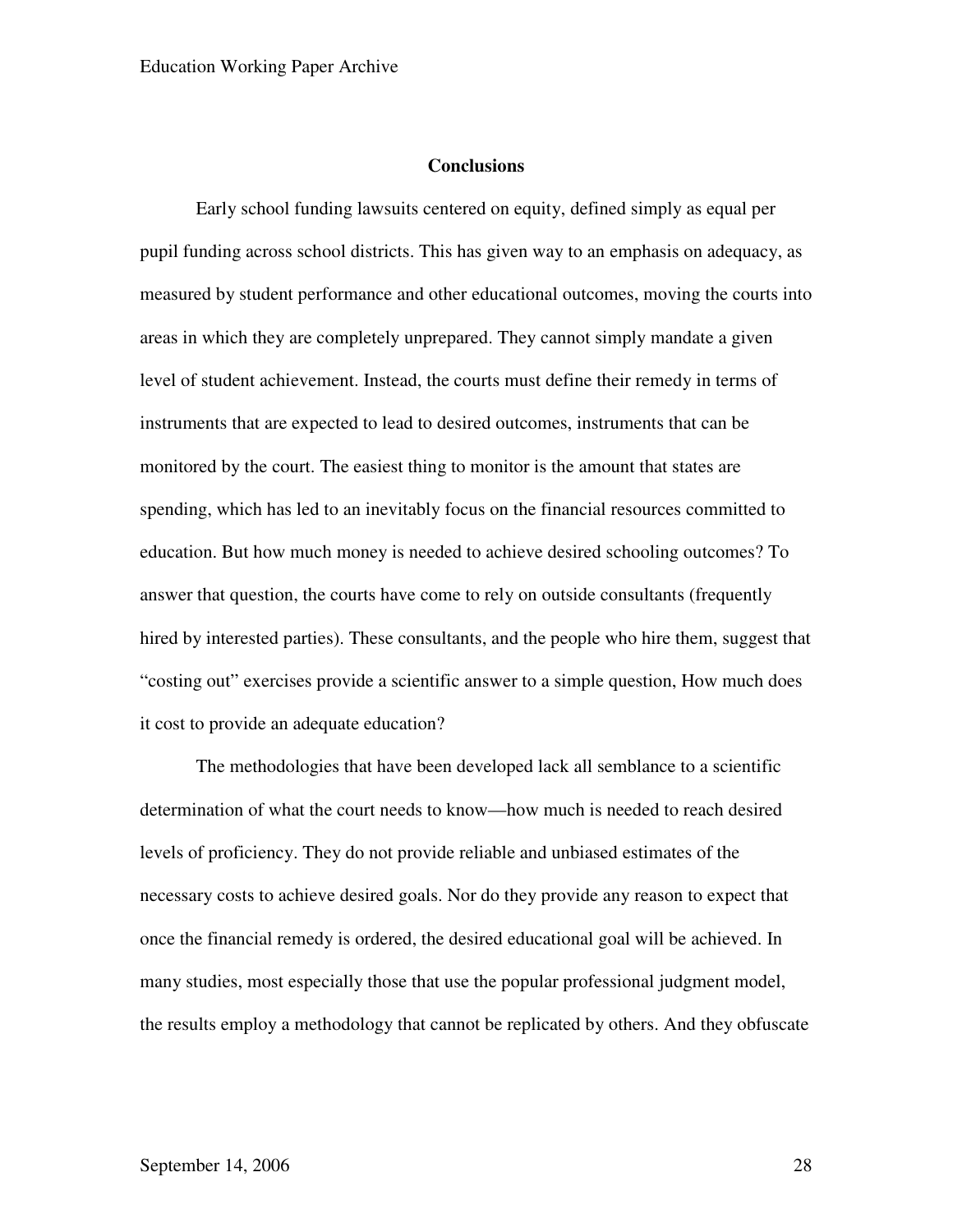the fact that they are unlikely to provide a path to the desired outcomes. Even the consultants themselves admit the weakness of the studies' underlying premise:

The effort to develop these approaches stems from the fact that no existing research demonstrates a straightforward relationship between how much is spent to provide education services and performance, whether of student, school, or school district.<sup>43</sup>

All of the methods rely crucially on existing educational approaches, existing incentive structures, and existing hiring and retention policies for teachers. Each calls for doing more of the same—reducing pupil-teacher ratios, paying existing teachers more, retaining the same administrative structure and expense. Thus, they reinforce and solidify the existing structure, which is arguably incapable of bringing about the kinds of improvements that they purport to cost out.

As they typically have no relevant expertise in the funding, institutions, and incentives of schools, courts are generally quite eager to have somebody tell them the answer; they jump on "the number," even while recognizing it may not be correct. Costing out studies do not and cannot support such judicial decision making.

Those people who wish the courts to be more deeply involved in the appropriations process – faced with evidence that the existing costing out methods lack credibility – frequently push for an alternative. After all, they note, we need to have some method of determining how much should be spent on the schools. But, in fact, we have historically had a method. Duly elected legislatures, local school boards, and other officials are charged with resolving differences of opinion, including those regarding education funding. Certainly, the outcome of these democratic processes will not satisfy everyone, but, as currently conducted, costing out studies do not provide a scientific alternative.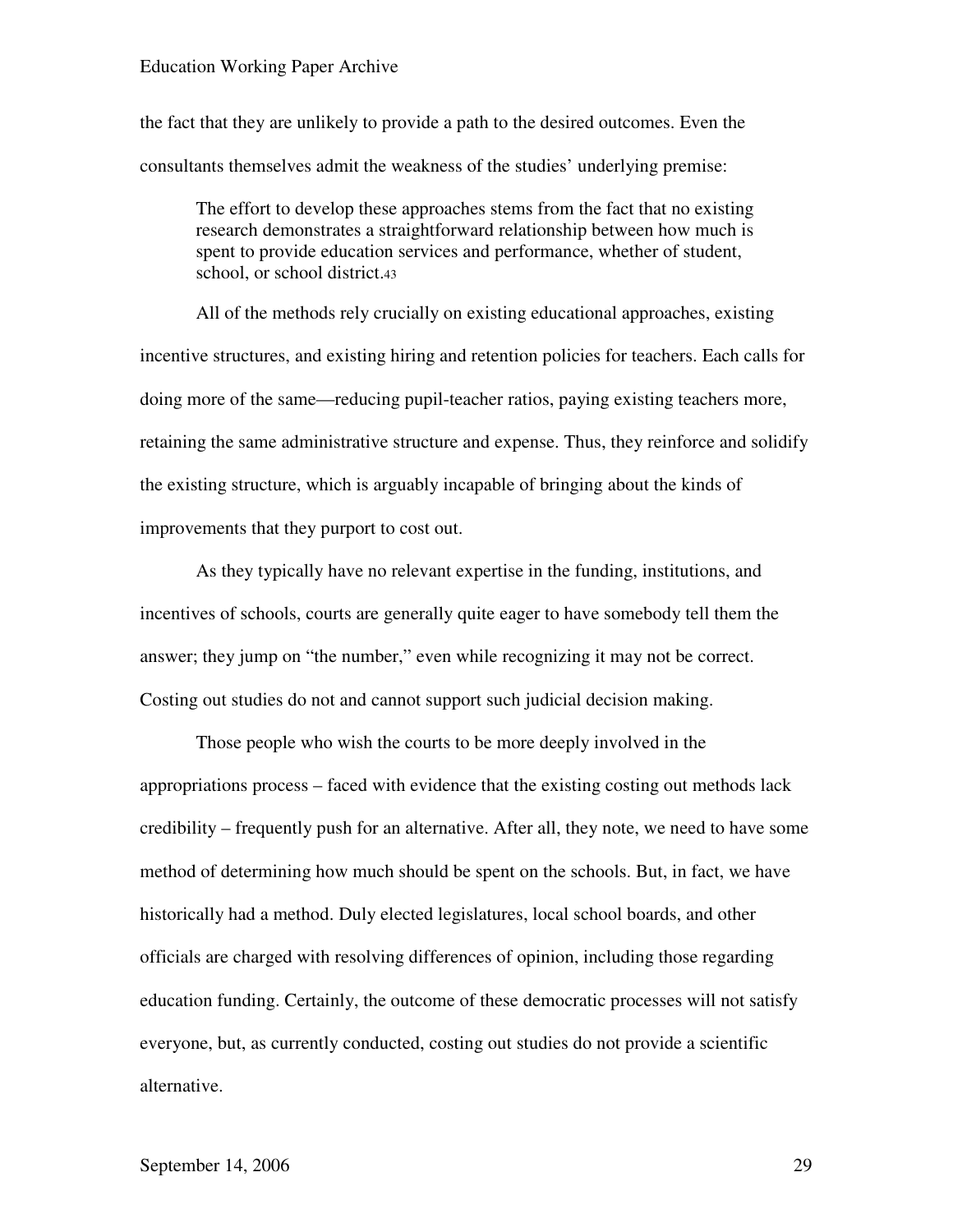We simply do not have any reliable, objective, and scientific method to answering the question of how much it would cost to obtain achievement that is noticeably different from today's level. The courts can judge the constitutionality of the schools, but they should show some humility in attempts to change the outcomes radically. Their chosen instrument – the level of funding for schools – simply is, by the historical record, not the key to solving the current achievement problem.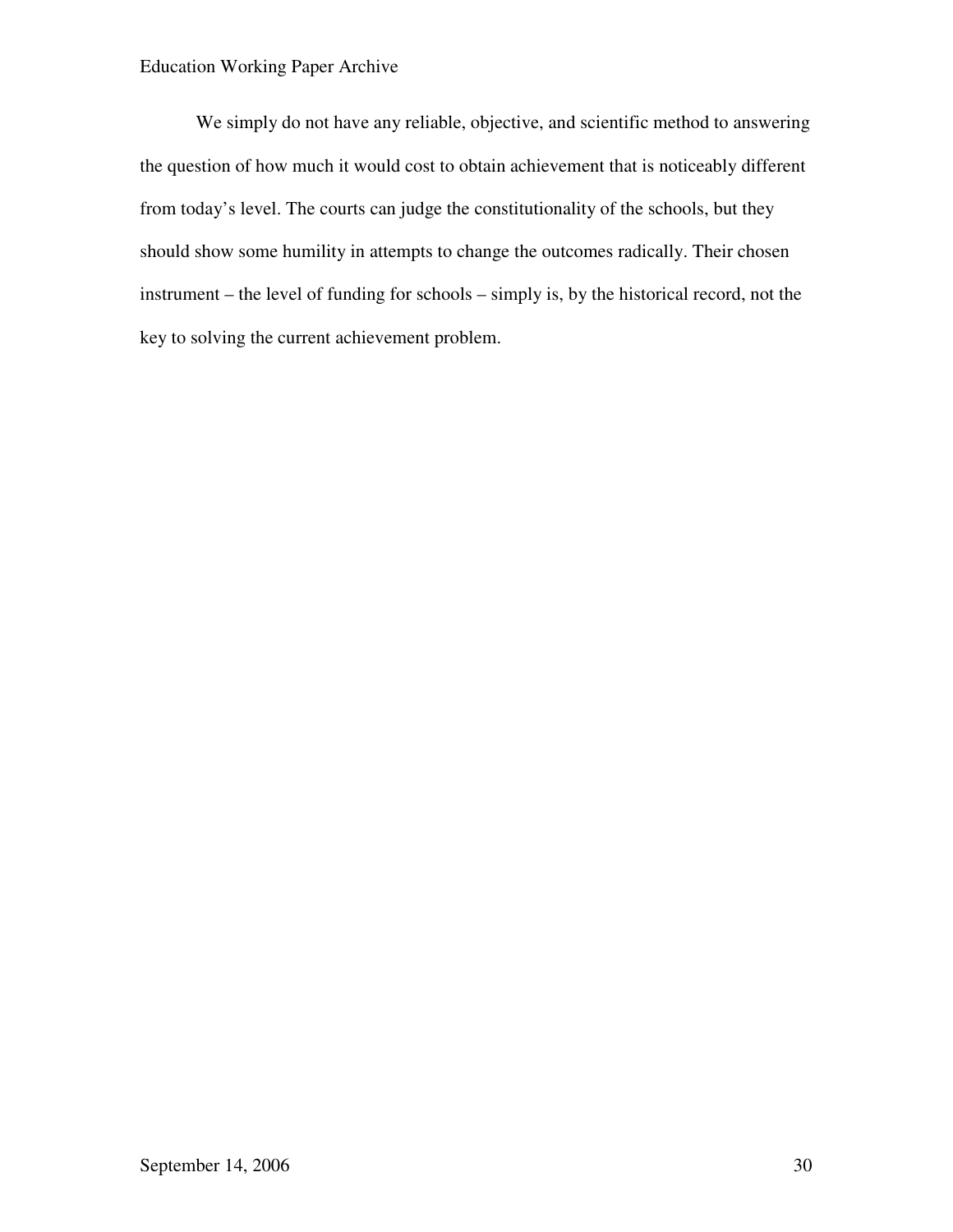## **Footnotes**

1 This analysis benefited from the research assistance of Brent Faville, and the editorial acumen of the editors of the forthcoming Brookings book, *School Money Trials: The Legal Pursuit of Educational Adequacy* (Martin R. West and Paul E. Peterson, ed.).

2 An early suit in federal court, *Rodriguez v. San Antonio*, was brought under the 14 th Amendment to the U.S. Constitution, but the U.S. Supreme Court ruled in 1973 that state funding arrangements were not a federal constitutional violation.

3 Sheila E. Murray, William N. Evans, and Robert M. Schwab, "Education-finance reform and the distribution of education resources," *American Economic Review,* 88, no.4 (September 1998), pp. 789-812.

4 See, for example, Thomas A. Downes, "Evaluating the Impact of School Finance Reform on the Provision of Public Education: The California Case," *National Tax Journal,* 45, no.4 (December 1992), pp. 405-419; Eric A. Hanushek and Julie A. Somers, "Schooling, Inequality, and the Impact of Government," in Finis Welch (ed.) *The Causes and Consequences of Increasing Inequality* (University of Chicago Press, 2001), pp. 169- 199; and William Duncombe and Jocelyn M. Johnston, "The Impacts of School Finance Reform in Kansas: Equity Is in the Eye of the Beholder," Ann E. Flanagan and Sheila E. Murray, "A Decade of Reform: The Impact of School Reform in Kentucky," Julie B. Cullen and Susanna Loeb, "School Finance Reform in Michigan: Evaluating Proposal A," and Thomas A. Downes, "School Finance Reform and School Quality: Lessons from Vermont," in John Yinger (ed.), *Helping Children Left Behind: State Aid and the Pursuit of Educational Equity* (MIT Press, 2004), pp. 148-193, 195-214, 215-249, 284-314. 5

A review of past costing out studies can be found in "Quality Counts 2005: No Small Change--Targeting Money Toward Student Performance," *Education Week,* January 6, 2005. See also the ACCESS Project website (www.accessednetwork.org), a project of the Campaign for Fiscal Equity (CFE), the plaintiffs in the New York City adequacy case, *Campaign for Fiscal Equity v State of New York*. CFE states that its primary mission is to "promote better education by conducting research, developing effective strategies for litigation and remedies (including cost studies), and providing tools for public engagement." The count of prior costing out studies comes from (www.schoolfunding.info/index.php3), accessed on October 7, 2005.

6 This explains why the websites for advocacy organizations give top-billing to costingout studies. For example, see the ACCESS Project at www.schoolfunding.info.

7 See, for example, *Campaign for Fiscal Equity v State of New York* and *Montoy. v. State of Kansas*.

8 Eric A. Hanushek, "The Failure of Input-based Schooling Policies," *Economic Journal*  113, no.485 (February 2003), pp. F64-F98.

<sup>9</sup> Outside of the courtroom, most discussion of the 'money never matters' debate, a controversy of a decade ago, has subsided. For the historical framing of the question, see the following exchange: Larry V. Hedges, Larry V., Richard D. Laine, and Rob Greenwald, "Does money matter? A meta-analysis of studies of the effects of differential school inputs on student outcomes." *Educational Researcher* 23,no.3 (April 1994):5-14.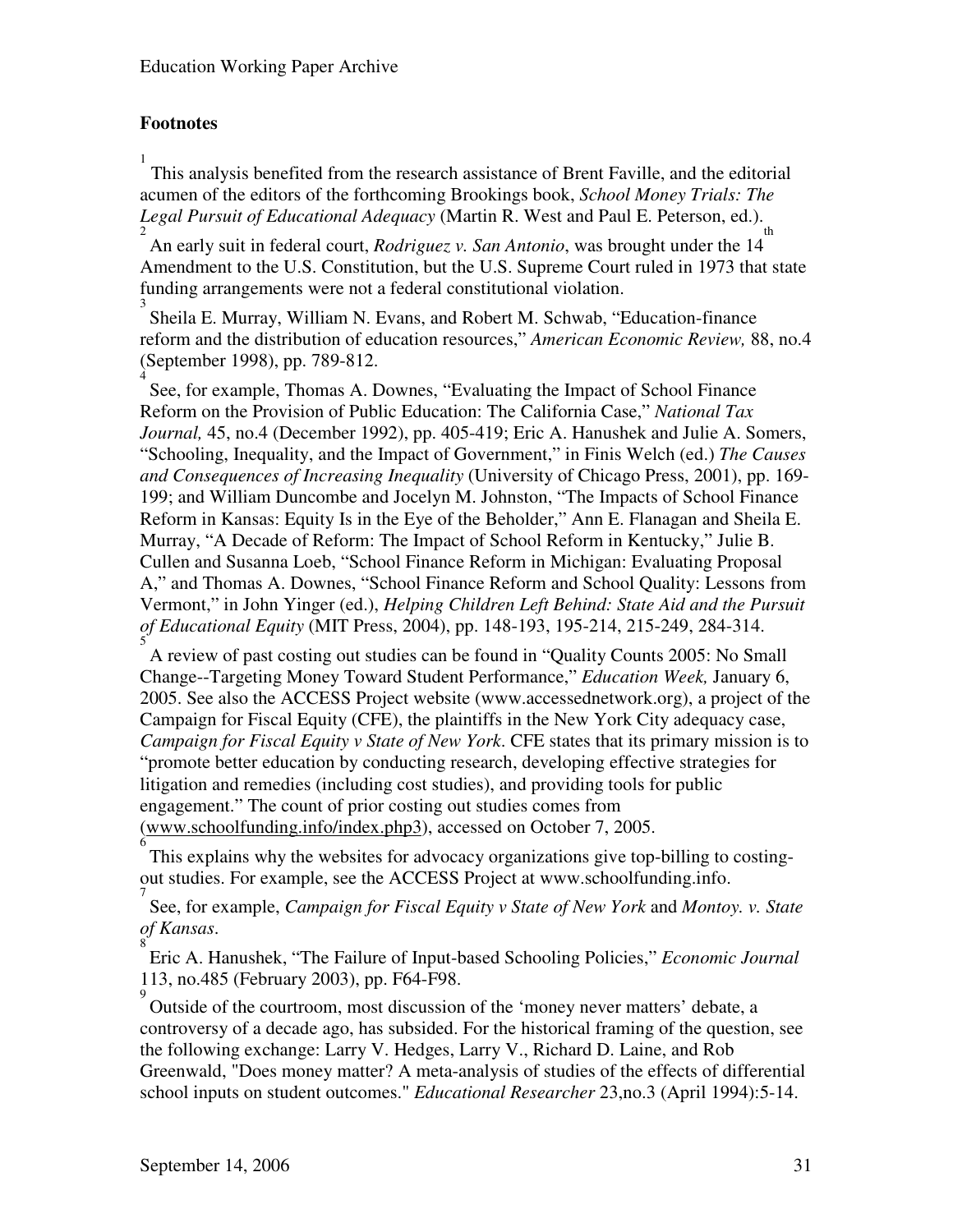Eric A. Hanushek, Eric A., "Money might matter somewhere: A response to Hedges, Laine, and Greenwald." *Educational Researcher* 23,no.4 (May 1994):5-8.

10 Examples of this include Augenblick & Myers, Inc., *Calculation of the Cost of an Adequate Education in Indiana in 2001-2002 Using the Professional Judgment Approach, prepared for Indiana State Teachers Association*, 2002; John Augenblick, John Myers, Justin Silverstein, and Anne Barkis, , *Calculation of the Cost of a Suitable Education in Kansas in 2000-2001 Using Two Different Analytical Approaches, prepared for Legislative Coordinating Council,* Augenblick & Myers, Inc., 2002; Augenblick, Palaich and Associates, Inc., *Calculation of the Cost of an Adequate Education in North Dakota in 2002-2003 Using the Professional Judgement Approach* (North Dakota Department of Public Instruction, 2003); American Institutes for Research and Management Analysis and Planning (AIR/MAP), *The New York Adequacy Study: Determining the Cost of Providing All Children in New York an Adequate Education,*  2004; Lawrence O. Picus, Allan Odden, and Mark Fermanich, *A Professional Judgment Approach to School Finance Adequacy in Kentucky,* Lawrence O. Picus and Associates, 2003; and Verstegen and Associates, *Calculation of the Cost of an Adequate Education in Kentucky, prepared for the Council for Better Education,* 2003.

11 Augenblick, Palaich and Associates, *Calculation of the Cost of an Adequate Education in North Dakota in 2002-2003 Using the Professional Judgment Approach*.

12 AIR/MAP, *The New York Adequacy Study*. 13

Augenblick, Palaich and Associates, *Calculation of the Cost of an Adequate Education in North Dakota in 2002-2003 Using the Professional Judgment Approach* 

14 Augenblick, Palaich and Associates, *Calculation of the Cost of an Adequate Education in North Dakota in 2002-2003 Using the Professional Judgment Approach,* p. II-3. [italics added]

15 See Allan Odden, Mark Fermanich, and Lawrence O. Picus, *A State-of-the-Art Approach to School Finance Adequacy in Kentucky,* Lawrence O. Picus and Associates, 2003*.*   $16$ 

Ibid. 17

Eric A. Hanushek, "The Evidence on Class Size," in Susan E. Mayer and Paul E. Peterson (eds.), *Earning and Learning: How Schools Matter* (Brookings Institution, 1999), pp. 131-168. 18

See, for example, Augenblick & Myers, Inc., *Recommendations for a Base Figure and Pupil-Weighted Adjustments to the Base Figure for Use in a New School Finance System in Ohio,* 1997; John L. Myers and Justin Silverstein, *Successful School Districts Study for North Dakota,* Augenblick, Palaich and Associates, Inc., 2005; and Standard & Poor's School Evaluation Service, *Resource Adequacy Study for the New York State Commission on Education Reform,* 2004.

19 A second extrapolation problem frequently occurs. Schools identified as successful just by proficiency levels on state tests tend to be higher-SES schools where the parents have provided considerable education to the students. The methodology concentrates on base spending for a typical successful school but then must indicate how much remedial spending would be necessary to bring schools with students of lower-SES backgrounds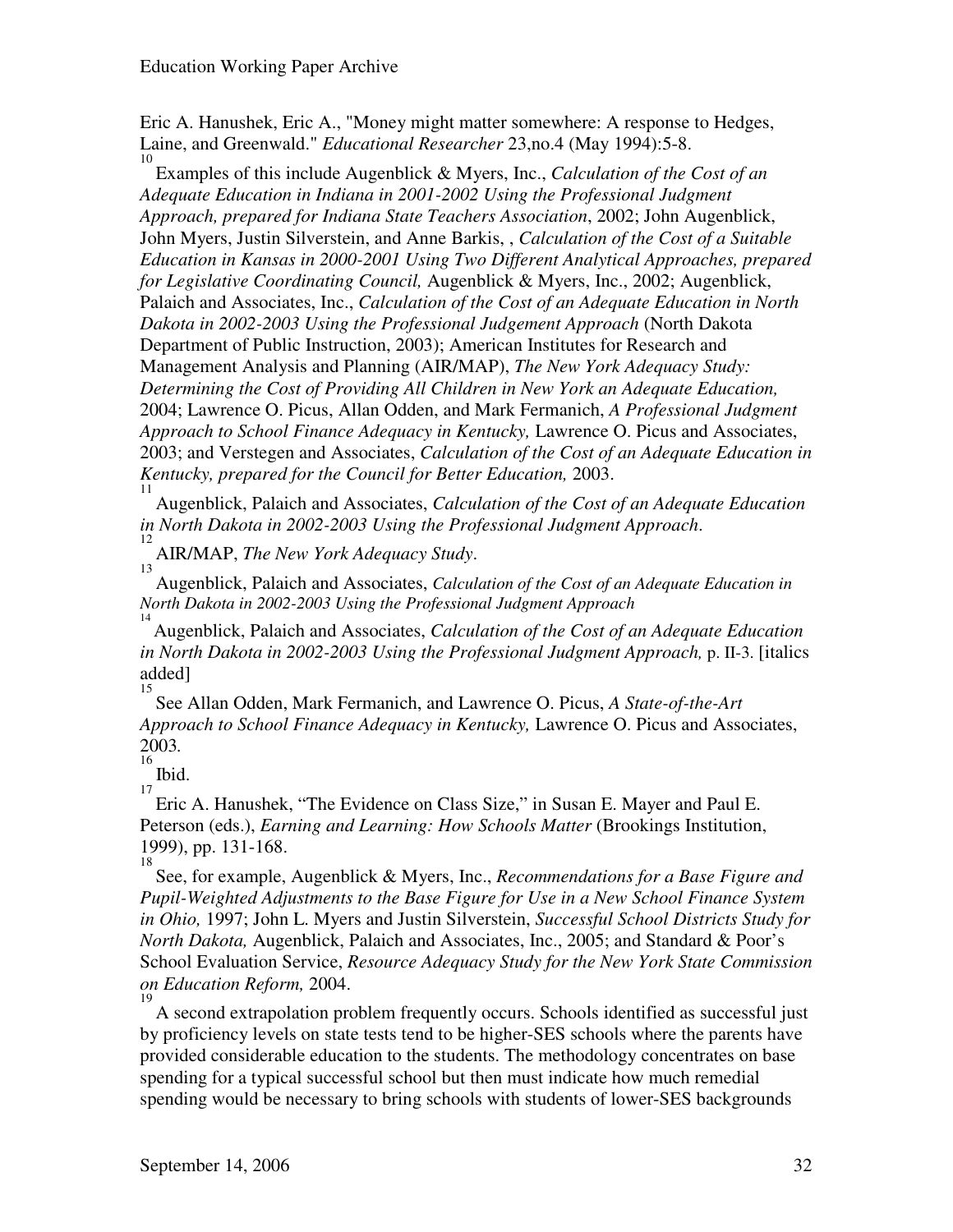up to the proficiency of the higher-SES schools. The appropriate way to do this is entirely unclear, because again the situation is largely outside of the observations going into the successful schools analysis. 20

The classic misstatement of efficiency in education is found in Raymond E. Callahan, *Education and the Cult of Efficiency* (University of Chicago Press, 1962). Callahan failed to hold outcomes constant but instead looked at pure minimization of spending. 21

John D. Feerick, E. Leo Milonas, and William C. Thompson, *Report and Recommendations of the Judicial Referees* (Supreme Court of the State of New York, 2004).

22 Gronberg et al. explicitly analyzed the efficiency of districts, but this analysis was not well-received in the courtroom; see the decision of Judge John Dietz in West Orange-Cove Consolidated Independent School District et al. v Neeley et al., November 30, 2004. Timothy J. Gronberg, Dennis W. Jansen, Lori L. Taylor, and Kevin Booker, *School Outcomes and School Costs: The Cost Function Approach* (Texas A&M University, 2004). 23

Eric A. Hanushek, "The Failure of Input-based Schooling Policies." 24

Note that these estimates bear little relationship to classic cost functions in microeconomic theory that would use an underlying assumption of optimal firm behavior to translate the production function (achievement as related to various inputs) into a cost function that describes how cost relates to the prices of inputs. None of the work in education observes any variations in input prices (e.g., teacher wages, textbook costs, and the like). The empirical work in education described here relates spending to outputs and inputs such as the number or type of teachers, the poverty rate, and so forth. 25

Some approaches to cost estimation are not done in this way but instead use various optimization methods to obtain the minimum cost of achieving some outcomes. They are nonetheless subject to the same interpretative issues about causation. 26

There are some serious statistical complications in this work. The econometric methodology places requirements on the modeling that are almost certainly violated in this estimation. The cost function estimation essentially assumes that districts first specify the outputs they will obtain and that this chosen achievement level and the characteristics of the student body determine the spending that would be required (i.e., achievement is exogenous in statistical parlance). This approach, while summarizing the average spending patterns of different districts, is inconsistent with the interpretation that the level of resources available to a district determines student outcomes. The specific data and modeling are also very important. As Gronberg, Jansen, Taylor, and Booker state, "The measurement of efficiency in producing a set of outcomes is directly linked to the particular set of performance measures that are included in the cost model and the particular set of input measures." Gronberg et al., *School Outcomes and School Costs: The Cost Function Approach.*  27

Other techniques found in the scholarly literature have been developed to consider cost minimization. See Eric A. Hanushek, "Publicly Provided Education, " in Alan J. Auerbach and Martin Feldstein (eds.), *Handbook of Public Economics* (Amsterdam: Elsevier, 2002), pp. 2045-2141. Even when considered, it is generally impossible to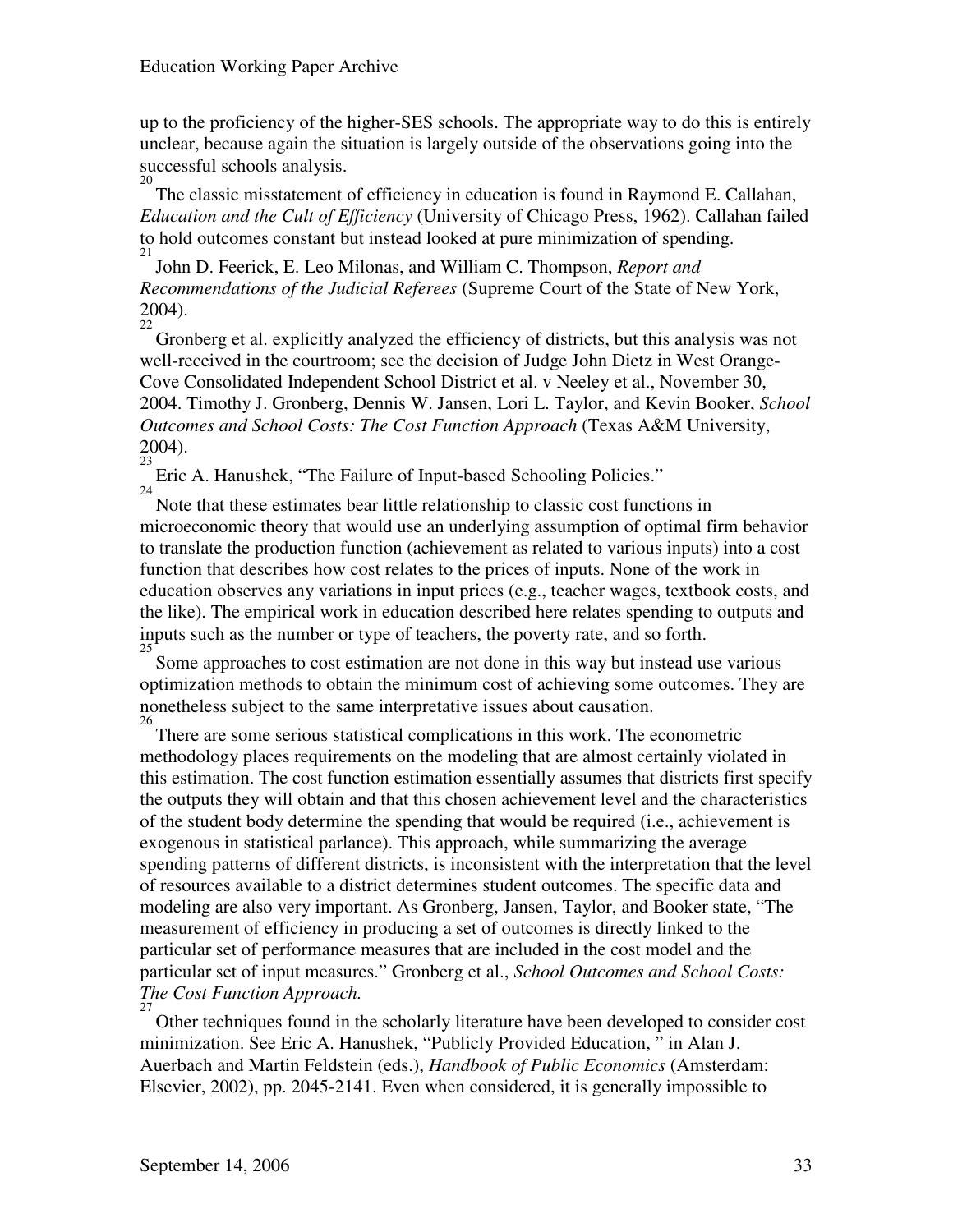describe how efficiency is achieved. See Gronberg et al., *School Outcomes and School Costs: The Cost Function Approach.* 

28 E.g., see Eric A. Hanushek, "Pseudo-science and a Sound Basic Education: Voodoo Statistics in New York, " *Education Next* 5, no.4 (Fall 2005), pp. 67-73.

 $^{29}$  "Quality Counts 2005."

30 For example, Thomas Decker describes the choice of professional judgment model for the costing out study to be commissioned by the North Dakota Department of Public Instruction: "The professional judgment approach we were aware would probably produce a higher cost estimate for achieving adequacy than successful schools." Transcript of Deposition of Thomas G. Decker, August 17-18, 2005, p. 312.

31 "Quality Counts 2005." 32

New York State traditionally had two different diplomas with varying requirements. In 1996, the New York Regents determined that all students would have to qualify for a Regents Diploma (the previously optional high standard undertaken by roughly half of the students in New York State). This requirement has had a long phase-in period with altered testing requirements. 33

Details of the costing out exercises in the CFE case can be found in Hanushek, "Pseudo-science and a Sound Basic Education: Voodoo Statistics in New York.". 34

Ibid. 35

Feerick, Milonas, and Thompson, *Report and Recommendations of the Judicial Referees*.

36 Instructions of what is needed were given to the panelists: Sufficient oral and written communication skills to enable students to function in a complex and rapidly changing civilization; Sufficient knowledge of economic, social and political systems to enable the student to make informed choices; Sufficient understanding of governmental processes to enable the student to understand the issues that affect his or her community, state, and nation; Sufficient self-knowledge and knowledge of his or her mental and physical wellness; Sufficient grounding in the arts to enable each student to appreciate his or her cultural and historical heritage; Sufficient training or preparation for advanced training in either academic or vocational fields so as to enable each child to choose and pursue life work intelligently; and Sufficient levels of academic or vocational skills to enable public school students to compete favorably with their counterparts in surrounding states, in academics or in the job market. Picus, Odden, and Fermanich, *A Professional Judgment Approach to School Ffinance Aadequacy in Kentucky*.

37 Verstegen and Associates, *Calculation of the Cost of an Adequate Education in Kentucky*.

38 Augenblick, Myers, Silverstein, and Barkis, *Calculation of the Cost of a Suitable Education in Kansas in 2000-2001 Using Two Different Analytical Approaches*.

39 Augenblick, Palaich and Associates, *Calculation of the Cost of an Adequate Education in North Dakota in 2002-2003 Using the Professional Judgement Approach*.